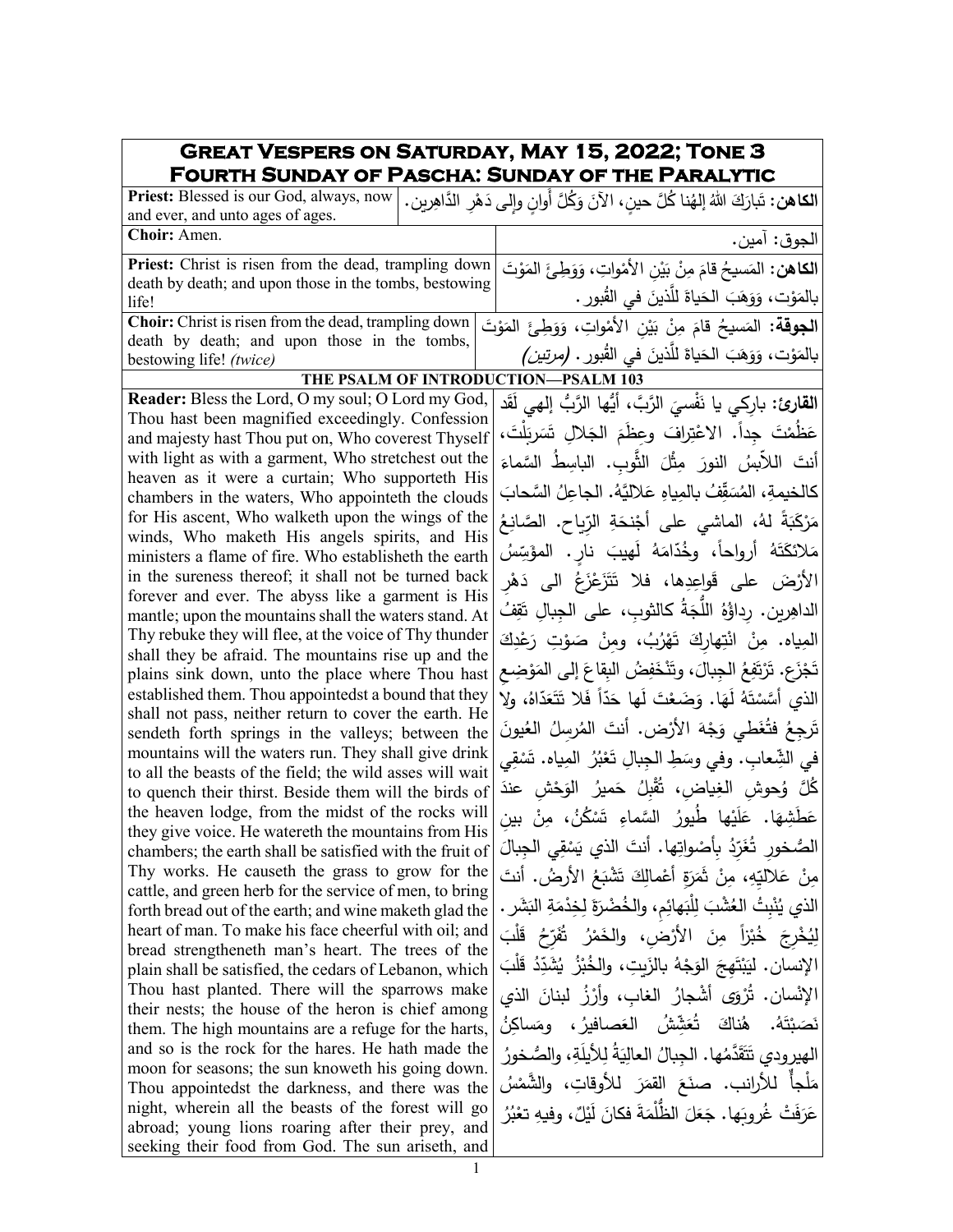| they are gathered together, and they lay them down                                                                | جميعُ وحوشِ الغاب. أشْبالٌ تَزْأَرُ لِتَخْطُفَ وتَطْلُبَ                        |
|-------------------------------------------------------------------------------------------------------------------|---------------------------------------------------------------------------------|
| in their dens. Man shall go forth unto his work, and                                                              | مِنَ اللهِ طَعامَها. أشرَقَتِ الشَّمسُ فاجتَمَعَتْ، وفي                         |
| to his labor until the evening. How magnified are Thy<br>works, O Lord! In wisdom hast Thou made them all.        |                                                                                 |
| The earth is filled with Thy creation. So is this great                                                           | صِيَرِها رَبَضَت. يَخْرُجُ الإِنسانُ إِلَى عَمَلِهِ وإِلَى                      |
| and spacious sea, wherein are things creeping                                                                     | صِناعَتِهِ حتى المَساء. ما أَعْظَمَ أَعْمالَكَ يا ربُّ،                         |
| innumerable, small living creatures with the great.                                                               | كلُّها بحِكْمَةٍ صنَعْتَ، قَدِ امْتَلأْتِ الأرضُ مِنْ                           |
| There go the ships; there this leviathan, whom Thou                                                               | خليقَتِكَ. هذا البَحْرُ الكَبيرُ الواسِعُ، هناكَ دَبّاباتٌ لا                   |
| hast made to play therein. All things wait on Thee, to<br>give them their food in due season; when Thou givest    |                                                                                 |
| it them, they will gather it. When Thou openest Thy                                                               | عَدَدَ لَهَا، حَيَواناتٌ صِغَارٌ مَعَ كِبارٍ . هُناكَ تَجْرِي                   |
| hand, all things shall be filled with goodness; when                                                              | السُّفُنُ، هذا النِّتّينُ الذي خَلَقْتَهُ يَلْعَبُ فيه. وكلّها                  |
| Thou turnest away Thy face, they shall be troubled.                                                               | إِيّاكَ تَتَرَجَّى، لِتُعْطِيَها طعامَها في حينِه، وإذا أنتَ                    |
| Thou wilt take their spirit, and they shall cease; and                                                            | أَعْطَيْتَها جمَعَتْ. تَفْتَحُ يدَكَ فَيَمْتَلِئُ الْكُلُّ خيْراً،              |
| unto their dust shall they return. Thou wilt send forth<br>Thy Spirit, and they shall be created; and Thou shalt  |                                                                                 |
| renew the face of the earth. Let the glory of the Lord                                                            | تَصْرِفُ وجهَكَ فَيَضْطَرِبِونِ. تَنْزِعُ أَرواحَهُمْ فَيَفْنَوْنَ،             |
| be unto the ages; the Lord will rejoice in His works.                                                             | وإِلَى ثُرابِهِمْ يَرْجِعُونَ. تُرْسِلُ روِحَكَ فَيُخلَقُونَ، وتُجَدِّدُ        |
| Who looketh on the earth and maketh it tremble, Who                                                               | وَجْهَ الأرض. لِيَكُنْ مَجْدُ الرَّبِّ إِلَى الدهْرِ ، يَفْرَحُ                 |
| toucheth the mountains and they smoke. I will sing                                                                | الرَّبُّ بأعمالِه. الذي يَنْظُرُ إلى الأرْضِ فيَجْعَلَها                        |
| unto the Lord throughout my life, I will chant to my<br>God for as long as I have my being. May my words          |                                                                                 |
| be sweet unto Him; I will rejoice in the Lord. O that                                                             | تَرْتَعِدُ، ويَمَسُّ الجبالَ فتُدَخِّنُ. أَسَبِّحُ الرَّبَّ في                  |
| sinners would cease from the earth, and they that                                                                 | حَيَاتِي، وأَرَّتِلُ لإلهِي ما دُمْتُ مَوْجوداً. يَلَّذُ لَهُ                   |
| work iniquity, that they should be no more. Bless the                                                             | تَأْمُلِي، وأنا أفرَحُ بالرَّبِّ. لِتَبِدِ الخَطأةُ مِنَ الأرضِ،                |
| Lord, O my soul. The sun knoweth his going down.                                                                  | ولا يبْقَ فيها الأَثَمَة. بارِكِي يا نفسِيَ الرَّبِّ. الشَّمْسُ                 |
| Thou appointedst the darkness, and there was the<br>night. How magnified are Thy works, O Lord! In                |                                                                                 |
| wisdom hast Thou made them all.                                                                                   | عَرَفَتْ غُروبَها، جَعَلَ الظُّلَّمَةَ فكانَ لَيْلٌ. ما أعظَمَ                  |
|                                                                                                                   | أعمالَكَ يا ربُّ، كلَّها بحِكْمَةٍ صَنَعْتَ.                                    |
| Glory to the Father, and to the Son, and to the Holy                                                              | المَجْدُ للِآبِ، والآبنِ، والروحِ الْقُدُسِ، الآنَ وكُلَّ أُوانِ                |
| Spirit; both now and ever, and unto ages of ages.<br>Amen. Alleluia, Alleluia, Alleluia. Glory to Thee, O         | <i>والى دَهْرِ الداهرِين. أمين.</i> هَلِلوييا، هَلِلوييا، هَلِلويا،             |
| God. (3x) O our God and our Hope, glory to Thee!                                                                  | المَجْدُ لَكَ يا الله. (ثلاثا)  يا إلهَنا وَرَجاءَنَا لَكَ المَجْد.             |
| <b>THE GREAT LITANY</b>                                                                                           |                                                                                 |
| <b>Deacon:</b> In peace, let us pray to the Lord.                                                                 | الشماس: بِسَلام إلى الرَّبِّ نَطْلُب.                                           |
| Choir: Lord, have mercy.                                                                                          | ا <b>لجوقة</b> : يا رَبُّ ارْحَم.                                               |
| <b>Deacon:</b> For the peace from above and the salvation of                                                      | <b>الشماس:</b> مِنْ أَجْلِ السَّلام الذي مِنَ العُلمي وخَلاصِ                   |
| our souls, let us pray to the Lord.                                                                               | نُفوسِنا، إلى الرَّبِّ نَطْلُبٍ.                                                |
| Choir: Lord, have mercy.                                                                                          |                                                                                 |
|                                                                                                                   | ا <b>لجوقة</b> : يا رَبُّ ارْحَم.                                               |
| <b>Deacon:</b> For the peace of the whole world, the good<br>estate of the Holy Churches of God, and the union of | ا <b>لشماس :</b> مِنْ أَجْلِ سَلام كُلِّ العالَم وحُسْنِ شَاتِ كنائِسِ          |
| all, let us pray to the Lord.                                                                                     | اللهِ المُقَدَّسَةِ، واتِّحادِ الكُلِّ، إلى الرَّبِّ نَطلُب.                    |
| Choir: Lord, have mercy.                                                                                          | ا <b>لجوقة:</b> يا رَبُّ ارْحَم.                                                |
| <b>Deacon:</b> For this Holy House and those who                                                                  | ا <b>لشماس:</b> مِنْ أَجْلِ هذا البَيْتِ المُقَدَّسِ، والذينَ يَدْخُلُونَ إليهِ |
| with faith, reverence, and fear of God, enter<br>therein, let us pray to the Lord.                                | بإيمانِ وَوَرَعٍ وَخَوفِ اللهِ، إلى الرَّبِّ نَطْلُبٍ.                          |
| Choir: Lord, have mercy.                                                                                          | ا <b>لجوقة:</b> يا رَبُّ ارْحَم.                                                |
|                                                                                                                   |                                                                                 |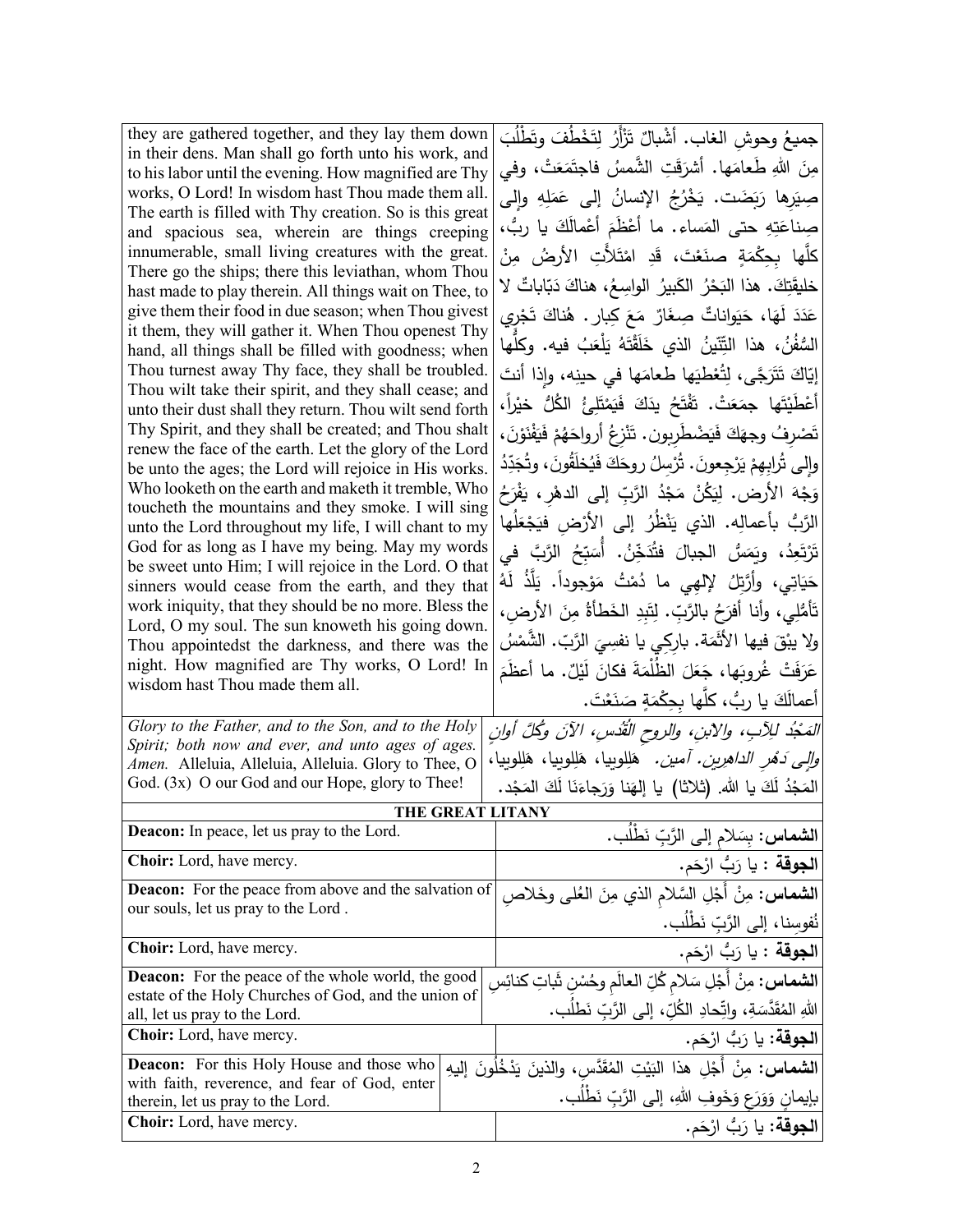| <b>Deacon:</b> For our father and Metropolitan N., (our                                                               |           | ا <b>لشماس:</b> مِنْ أَجْلِ أَبينا ومِتروبوليتِنا (فلان) وأسقُفِنا                   |
|-----------------------------------------------------------------------------------------------------------------------|-----------|--------------------------------------------------------------------------------------|
| Archbishop N. or Bishop N.), the honorable<br>presbytery, the diaconate in Christ, and all the                        |           | (فلان) والكَهَنَةِ الْمُكَرَّمينَ والشَمامسةِ الخُدّام بالمَسيح،                     |
| clergy and people, let us pray to the Lord.                                                                           |           | وجميع الإكليروس والشُّعْبِ، إلى الرَّبِّ نَطْلَب.                                    |
| Choir: Lord, have mercy.                                                                                              |           | <b>الجوقة:</b> يا رَبُّ ارْحَم.                                                      |
| <b>Deacon: For Metropolitan Paul and Archbishop</b>                                                                   |           | الشماس: مِنْ أجلِ المِتْروبوليتِ بولُسَ والمِطْرانِ يوحَنا                           |
| John and their quick release from captivity and<br>safe return, let us pray to the Lord.                              |           | وفَكِّ أسْرِهِما وعَوْدَتِهِما سالِمَيْنِ، إلى الرَّبِّ نَطْلُبٍ.                    |
| Choir: Lord, have mercy.                                                                                              |           | ا <b>لجوقة:</b> يا رَبُّ ارْحَم.                                                     |
| <b>Deacon:</b> For our country, its President, civil authorities,                                                     |           | (في أمريكا) الشعَّاس: مِنْ أَجْلِ حُكَّام هَذا النَلَدِ،                             |
| and Armed Forces, let us pray to the Lord.                                                                            |           | ومُؤازَرَتِهِمْ في كُلِّ عَمَلٍ صالِحٍ، إلى الرَّبِّ نَطْلَبٍ.                       |
| Choir: Lord, have mercy.                                                                                              |           | ا <b>لجوق</b> : يا رَبُّ ارْحَم.                                                     |
| For this city and every city and<br>Deacon:                                                                           |           | <b>الشماس:</b> مِنْ أَجْلِ هذهِ المَدينةِ، وجَميع المُدُنِ والقُرى                   |
| countryside and the faithful who dwell therein,<br>let us pray to the Lord.                                           |           | والمؤْمِنينَ الساكِنينَ فِيها، إلى الرَّبِّ نَطْلُبٍ.                                |
| Choir: Lord, have mercy.                                                                                              |           | ا <b>لجوقة:</b> يا رَبُّ ارْحَم.                                                     |
| <b>Deacon:</b> For healthful seasons, abundance of                                                                    |           | ا <b>لشماس:</b> مِنْ أَجْلِ اعْتِدالِ الأهْوِيَةِ وخِصْبِ الأَرْضِ بالثِمارِ ،       |
| the fruits of the earth, and peaceful times, let us<br>pray to the Lord.                                              |           | وأَوْقَاتٍ سلاميَّةٍ، إلى الرَّبِّ نَطْلُبٍ.                                         |
| Choir: Lord, have mercy.                                                                                              |           | ا <b>لجوقة:</b> يا رَبُّ ارْحَم.                                                     |
| <b>Deacon:</b> For travelers by sea, by land, and                                                                     |           | ا <b>لشماس:</b> مِنْ أَجْلِ المُسافريِنَ في البَحْرِ  والبَرِّ  والجوِّ ، والمَرْضـى |
| by air, the sick, the suffering, the captive, and<br>for their salvation, let us pray to the Lord.                    |           | والمَضْنِيينَ، والأَسْرَى وخَلاصِهِمْ، إلى الرَّبِّ نَطْلُب.                         |
| <b>Choir:</b> Lord, have mercy.                                                                                       |           | ا <b>لجوقة:</b> يا رَبُّ ارْحَم.                                                     |
| Deacon: For our deliverance from all tribulation, wrath,                                                              |           | ا <b>لشماس:</b> مِنْ أَجْلِ نَجاتِنا مِنْ كُلِّ ضيقٍ وَغَضَبِ                        |
| danger, and necessity, let us pray to the Lord.                                                                       |           | وخَطَرِ وَشِدَةٍ، إلى الرَّبِّ نَطْلُب.                                              |
| Choir: Lord, have mercy.                                                                                              |           | ا <b>لجوقة:</b> يا رَبُّ ارْحَم.                                                     |
| <b>Deacon:</b> Help us; save us; have mercy on us; and<br>keep us, O God, by Thy grace.                               |           | ا <b>لشماس:</b> أُعْضُدْ وَخَلِّصْ وارْحَمْ واحفَظْنا يا اللهُ بِنِعْمَتِكَ.         |
| Choir: Lord, have mercy.                                                                                              |           | ِ ا <b>لجوقة:</b> يا رَبُّ ارْحَم.                                                   |
| <b>Deacon:</b> Calling to remembrance our                                                                             | all-holy, | الشعاس: بعدَ ذِكْرِنا الكلِّيَةَ القَداسَةِ الطاهِرَةَ، الفائِقَةَ                   |
| immaculate, most blessed and glorious Lady the<br>Theotokos and ever-Virgin Mary, with all the Saints, let            |           | البَرَكاتِ، المَجيدةَ، سيّدَتَنا والِدةَ الإِلهِ الدائِمَةَ البَتوليَّةِ             |
| us commend ourselves and each other, and all our life                                                                 |           | مَرْيَمَ، مَعَ جَميع القدِّيسين، لِنوْدِعْ أَنفُسَنا وبَعْضُنا                       |
| unto Christ our God.                                                                                                  |           | بَعْضاً وَكُلَّ حَياتِنا لِلْمَسيح الإِله.                                           |
| Choir: To Thee, O Lord.                                                                                               |           | ا <b>لجوقة:</b> لَكَ يا رَبّ.                                                        |
| <b>Priest:</b> For unto Thee are due all glory,                                                                       |           | ا <b>لكاهن:</b> لأنَّهُ يَنْبَغي لَكَ كُلُّ تَمْجِيدٍ وإِكْرامٍ وسُجودٍ، أيها الآبُ  |
| honor, and worship: to the Father, and to the<br>Son, and to the Holy Spirit; now and ever,                           |           | والابنُ والروحُ القدُسُ، الأنَ وكلَّ أوانِ، وإلى دهرِ الداهرين.                      |
| and unto ages of ages.                                                                                                |           |                                                                                      |
| Choir: Amen.                                                                                                          |           | الحوقة: آمين.                                                                        |
| "BLESSED IS THE MAN" and verses                                                                                       |           |                                                                                      |
| Blessed is the man who walks not in the counsel of the wicked.<br>Verse:<br>Refrain:<br>Alleluia. Alleluia. Alleluia. |           |                                                                                      |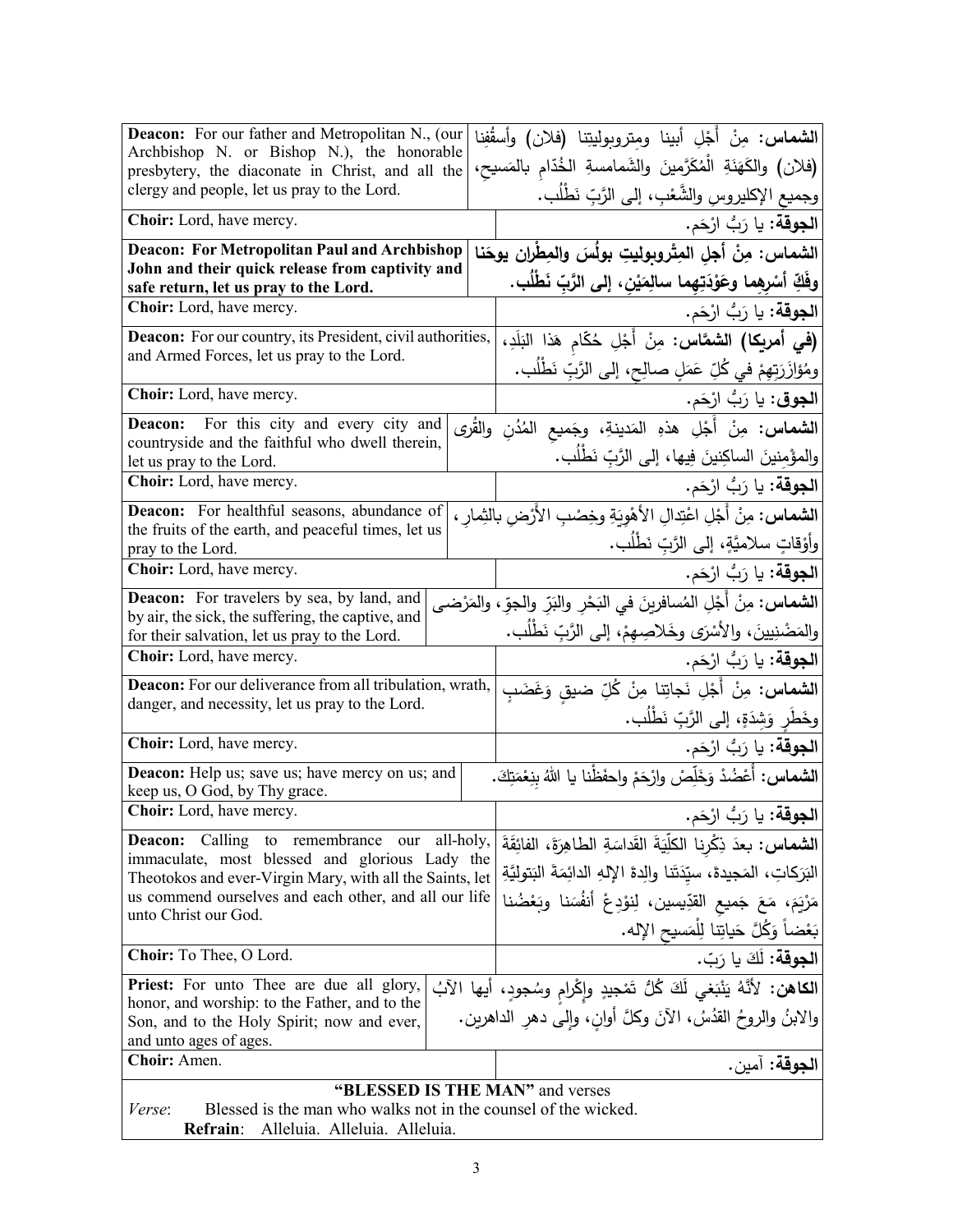| Verse:                                                                                                                                         | For the Lord knows the way of the righteous, but the way of the wicked will perish.        |  |
|------------------------------------------------------------------------------------------------------------------------------------------------|--------------------------------------------------------------------------------------------|--|
| Refrain                                                                                                                                        |                                                                                            |  |
| Serve the Lord in fear and rejoice; rejoice in Him with trembling. Refrain<br><i>Verse:</i><br>Blessed are all who take refuge in Him. Refrain |                                                                                            |  |
| Verse:<br>Arise, arise, O Lord. Save me O my God. Refrain<br>Verse:                                                                            |                                                                                            |  |
| Salvation belongs to the Lord. Thy blessing be upon Thy people. Refrain<br>Verse:                                                              |                                                                                            |  |
| Verse:                                                                                                                                         | Glory to the Father and to the Son and to the Holy Spirit, both now and ever and unto ages |  |
|                                                                                                                                                |                                                                                            |  |
| of ages.<br>Amen. Alleluia. Alleluia. Alleluia. Glory to Thee O God (3 times).                                                                 |                                                                                            |  |
| THE LITTLE LITANY                                                                                                                              |                                                                                            |  |
| Priest: Again and again, in peace, let us pray to<br>the Lord.                                                                                 | ا <b>لكاهن:</b> أيْضاً وأيْضاً بِسَلام إلى الرَّبِّ نَطْلُب.                               |  |
| <b>Choir:</b> Lord, have mercy.                                                                                                                | ا <b>لجوق</b> : يا رِبُّ ارْحَمْ.                                                          |  |
| <b>Priest:</b> Help us; save us; have mercy on us; and                                                                                         | الكاهن: أعْضُدْ، وَخَلِّصْ، وارْحَمْ، واحفَظْنا يا اللهُ بِنِعْمَتِكَ.                     |  |
| keep us, O God, by Thy grace.<br><b>Choir:</b> Lord, have mercy.                                                                               | ا <b>لجوق</b> : يا رِبُّ ارْحَمْ.                                                          |  |
| <b>Priest:</b> Calling to remembrance our all-holy,                                                                                            | ا <b>لكاهن :</b> بعدَ ذِكْرِنا الكُلِّيَّةَ القَداسَةِ، الطاهِرَةَ، الفائِقَةَ البَرَكاتِ  |  |
| immaculate, most-blessed and glorious Lady the                                                                                                 | المَجيدة، سيِّدَتَنا والِدَةَ الإِلهِ الدائِمَةَ البَتولِيَّةِ مَرْيَمَ مَعَ جميع          |  |
| Theotokos and ever-virgin Mary, with all the<br>saints: let us commend ourselves and each other,                                               | القدِّيسين، لِنُوْدِعْ أَنْفُسَنا وبَعْضُنا بَعْضاً وَكُلَّ حَياتِنا                       |  |
| and all our life unto Christ our God.                                                                                                          | لِلْمَسيحِ الإِلهِ.                                                                        |  |
| Choir: To Thee, O Lord.                                                                                                                        | ا <b>لجوق</b> : لكَ يا ربّ.                                                                |  |
| <b>Priest:</b> For Thine is the might, and Thine is the<br>kingdom, and the power and the glory of the                                         | الكاهن:لأنَّ لكَ العِزَّةَ ولكَ المُلْكَ والقُوَّةَ والمَجْدَ أَيُّها الآبُ                |  |
| Father and of the Son and of the Holy Spirit, now                                                                                              |                                                                                            |  |
| and ever, and unto ages of ages.                                                                                                               | والإبنُ والروحُ القُدُسُ، الآنَ وكُلَّ أوانِ وإلى دَهْرِ الدَّاهِرينِ.                     |  |
| Choir: Amen.                                                                                                                                   | ا <b>لجوق</b> : آمين.                                                                      |  |
| "O LORD, I HAVE CRIED" IN TONE THREE                                                                                                           |                                                                                            |  |
| O Lord, I have cried out unto Thee, hear Thou                                                                                                  | يا ربِّ إليكَ صَرَخْتُ، فاسْتَمِعْ لي، إسْتَمِعْ لي يا ربُّ.                               |  |
| me; hear Thou me, O Lord. O Lord, I have cried                                                                                                 | يا ربِّ إليْكَ صَرَخْتُ فاسْتَمِعْ لي، أنْصِتْ إلى صوتِ                                    |  |
| out unto Thee, hear Thou me. Give ear to the                                                                                                   |                                                                                            |  |
| voice of my supplication when I cry out unto<br>Thee: hear Thou me, O Lord.                                                                    | تَضَرُّعي حينَ أَصْرُخُ إِلَيكَ، إِسْتَمِعْ لَي يا رَبِّ.                                  |  |
| Let my prayer be set forth before Thee as the incense,                                                                                         | لِتَسْتَقِمْ صَلاتـى كالبَخور أمامَكَ، ولْيَكُنْ رَفْعُ يَدَىَّ                            |  |
| and the lifting up of my hands as the evening<br>sacrifice; hear Thou me, O Lord.                                                              | كَذَبِيحَةٍ مَسائيَّةٍ، إِسْتَمِعْ لي يا رَبُّ.                                            |  |
| Set a watch, O Lord, before my mouth, and a                                                                                                    | إِجْعَلْ يا رَبُّ حارساً لِفَمي وبِاباً حَصيناً على شَفَتَيَّ.                             |  |
| protecting door round about my lips.                                                                                                           |                                                                                            |  |
| Incline not my heart to evil words, to make excuses                                                                                            | لا تُمِلْ قَلْبِي إِلَى كَلامِ الشرّ فَيَتَعَلَّلَ بِعِلَلِ الْخطايا.                      |  |
| in sins.                                                                                                                                       |                                                                                            |  |
| With men that work iniquity; and I will not<br>communicate with the choicest of them.                                                          | مَعَ الناسِ العامِلِينَ الإِثْمَ ولا أَنَّفِقُ مَعَ مُخْتارِيهِمْ.                         |  |
| The just man shall correct me in mercy and shall                                                                                               | زىت<br>سَيؤَدِّبُني الصدِّيقُ بِرَحْمَةٍ وبِوَبِّخُني                                      |  |
| reprove me; but let not the oil of the sinner anoint my                                                                                        |                                                                                            |  |
| head.                                                                                                                                          | الخاطِئ فلا يُدهَنُ به رأسي.                                                               |  |
| For my prayer also shall still be against the things                                                                                           | لأنَّ صَلاتي أيضاً في مَسَرَّتِهِمْ، قَدِ ابْتُلِعَتْ قُضاتُهُمْ                           |  |
| with which they are well pleased; their judges falling<br>upon the rock have been swallowed up.                                                | مُلْتَصِقِينَ بِصَخْرَةٍ.                                                                  |  |
|                                                                                                                                                |                                                                                            |  |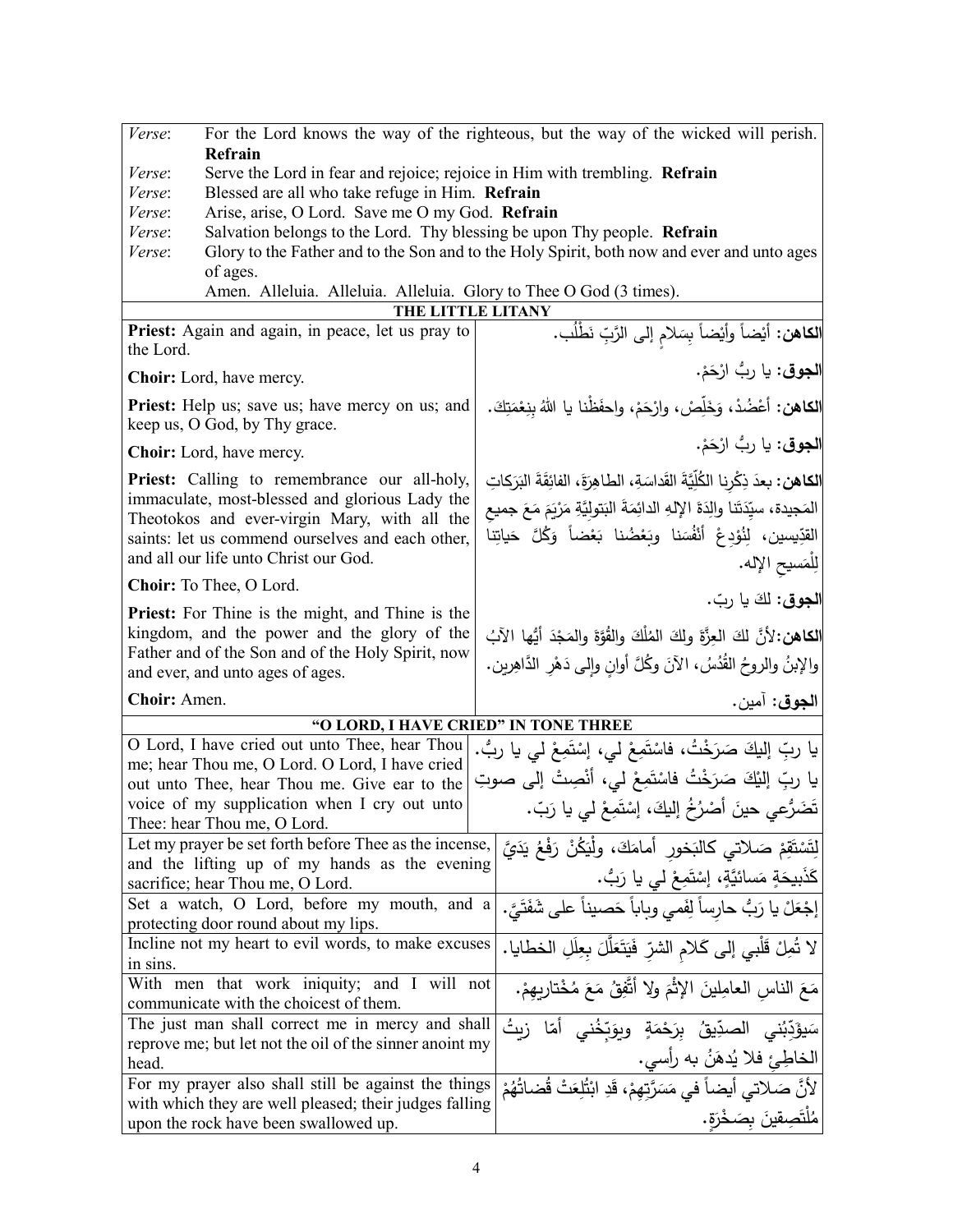| They shall hear my words, for they are sweet; as                                                            |  | يَسْمَعونَ كَلِماتي فإنّها قَدِ اسْتُلِذَّتْ مِثْلَ سَمْنِ الأَرْضِ                 |
|-------------------------------------------------------------------------------------------------------------|--|-------------------------------------------------------------------------------------|
| when the thickness of the earth is broken upon the                                                          |  | المُنْشَقِّ على الأَرْضِ تَبَدَّدَتْ عِظامُهُمْ حولَ الجَحيم.                       |
| ground, their bones are scattered by the side of hell.<br>But to Thee, O Lord, Lord, are mine eyes; in Thee |  |                                                                                     |
| have I put my trust, take not away my soul.                                                                 |  | لأنَّ يا ربُ، يا ربُّ إليكَ عَيْنَيَّ وعليكَ تَوَكَّلْتُ فلا                        |
|                                                                                                             |  | تَنْزِع نَفْسي.                                                                     |
| Keep me from the snare which they have laid for me,                                                         |  | إِحْفَظْنِي مِنَ الفَخِّ الذي نَصَبوهُ لي ومِنْ مَعاثِرِ                            |
| and the traps of the workers of iniquity.                                                                   |  | فاعِلي الإثْمِ.                                                                     |
| Let the wicked fall into their own nets,<br>whilst I alone escape.                                          |  | تَسْقُطُ الخَطَأَةُ في مَصائِدِهِم وأكونُ أنا على انْفِرادٍ إلى أنْ أعْبُرَ .       |
| I cried unto the Lord with my voice, with my voice                                                          |  | بِصَوْتِي إِلَى الرَّبِّ صَرَخْتُ، بِصَوْتي إِلى الرَّبِّ                           |
| unto the Lord, did I make my supplication.                                                                  |  | تَضَرَّعْتُ.                                                                        |
| I will pour out before Him my supplication, mine                                                            |  | أَسْكُبُ أَمامَهُ تَضَرُّعي وأَحْزاني قُدّامَهُ أَخَبِّرُ .                         |
| affliction before Him will I declare.                                                                       |  |                                                                                     |
| When my spirit was overwhelmed within me, then<br>Thou knewest my paths.                                    |  | عند فناءِ روحي مِنّي أنتَ تعرِفُ سُبُلِي.                                           |
| I poured out my supplication before Him; I showed                                                           |  | في هذا الطَّربِقِ الذي كُنْتُ أسلُكُ فيهِ أخْفَوا ليَ فخّاً.                        |
| before Him my trouble.                                                                                      |  |                                                                                     |
| I looked on my right hand, and beheld, but there was<br>no man that would know me.                          |  | تأمَّلْتُ في الميامِنِ وأَبْصَرْتُ فلَمْ يَكُنْ مَنْ يَعرِفُني.                     |
| Refuge failed me; no one cared for my soul.                                                                 |  | ضاعَ المَهْرَبُ مِنّي ولَمْ يُوجَدْ مَنْ يَطْلُبُ نفسي.                             |
| I cried unto Thee, O Lord; I said: Thou art my refuge                                                       |  | .<br>فصرَخْتُ إليكَ يا ربُّ وقُلْتُ أنتَ هو رجائ <i>ي</i>                           |
| and my portion in the land of the living.                                                                   |  |                                                                                     |
|                                                                                                             |  | ونَصيبي في أرْضِ الأحياء.                                                           |
| Attend unto my cry, for I am brought very low.                                                              |  | أَنْصِتْ إِلَى طِلْبَتي فإنّي قَدْ تَذَلَّلْتُ جداً.                                |
| Deliver me from them that persecute me, for they are<br>stronger than I.                                    |  | نَجِّني مِنَ الذينَ يَضْطَهِدونَني فإنَّهُمْ قد اعْتَزُّوا عليَّ.                   |
|                                                                                                             |  | For the Resurrection in Tone Three                                                  |
| Verse 10. Bring my soul out of prison, that I                                                               |  | اع في 10 أخرج منَ الحَبس نَفســـى، لكِي أَشـــكَر                                   |
| may praise Thy Name. O Christ Savior, the                                                                   |  | اسْمَكَ. أَيُّها المَسيحُ المُخَلِّصُ، لَقَدِ انْحَلَّتْ بِصَـليبِكَ عِزَّةُ        |
| might of death hath verily broken down under<br>Thy Cross; and the deceit of Diabolus hath                  |  |                                                                                     |
| ceased; and the race of man hath by faith                                                                   |  | المَوْت، وخديعَةُ المَحَّالِ قَدْ بَطَلَتْ، وجِنْسُ النَشَرِ بالإِيمانِ             |
| escaped and been saved. Wherefore, praise is                                                                |  | خَلَصَ ناجياً، فَلِذا يُقَدِّمُ لَكَ تسبيحاً في كلِّ حين.                           |
| offered Thee perpetually.                                                                                   |  |                                                                                     |
| <b>Verse 9.</b> The righteous shall wait for me until                                                       |  | ئ نظمك 9. إيايَ يَنْتَظِرُ الصِدّيقِونَ حتى تُجازَنني.                              |
| Thou recompense me. The whole creation, O Lord                                                              |  | أَيُّها الربُّ الإله، لَقَدِ اســـتنارتِ الخَليقَةُ قاطِبَةً بقيامتِكَ              |
| God, hath been lighted by Thy glorified<br>Resurrection; and paradise hath been opened                      |  | المَجيدَة، والفِردوسُ قد فُتِحَ أيضـــــــاً. فَلِذا كلُّ البرايـا                  |
| withal. Wherefore, all creatures laud Thee and                                                              |  |                                                                                     |
| offer Thee praise perpetually.                                                                              |  | تَمْدَحُكَ، وتقدِّمُ لَكَ تسبيحاً في كلِّ حين.                                      |
| Verse 8. Out of the depths have I cried to                                                                  |  | ع ز تكجك 8. مِنَ الأعْماق صَرَخْتُ اللَّكَ يا ربُّ، يا ربُّ إسْتَمْع                |
| Thee, O Lord, Lord hear my voice. I glorify                                                                 |  | صَـُوتِـى. ۚ أَمَجّدُ قُوَّةَ الآبِ، وأَعَظِّمُ قَوَّةَ الابنِ، وأَسَبّحُ سُـلْطَةَ |
| the power of the Father, magnify the power of<br>the Son, and praise the might of the Holy                  |  |                                                                                     |
| Spirit, one Godhead, indivisible, uncreated,                                                                |  | الروح الْقُدُس، اللاهوتَ الواحدَ غيرَ الْمُنْقَسِــــم، الـعادِمَ أَنْ              |
| consubstantial Trinity, reigning through all                                                                |  | يكونَ مَخْلوقاً، والثالوثَ المُتَســـــاويَ الجَوهَرِ ، المـالِكَ إلى               |
| eternity.                                                                                                   |  | جميع الأذهار .                                                                      |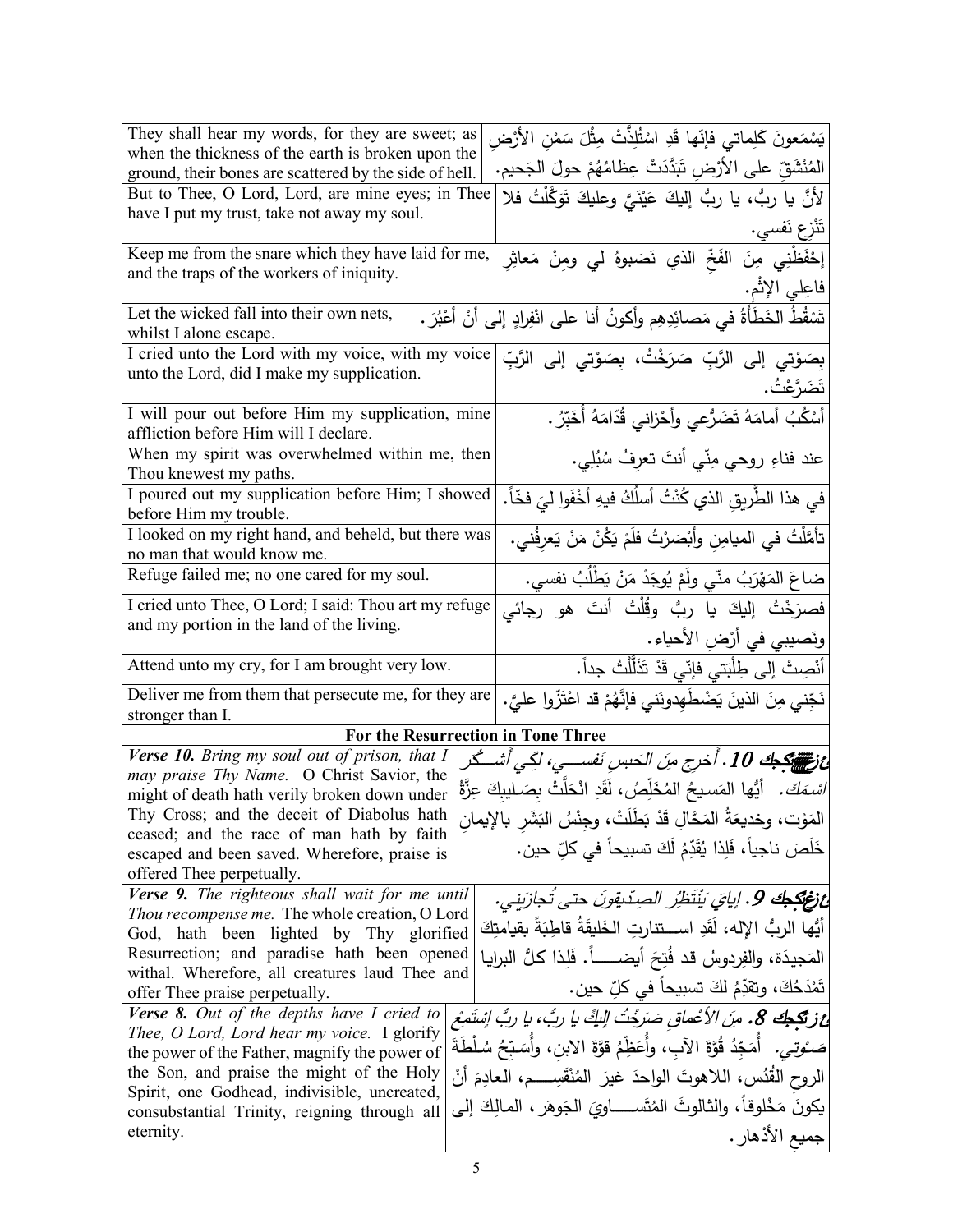| Verse 7. Let Thine ears be attentive to the voice of                                                          | عْ فَ <del>ِ مِنْ الْكُلُّهُ</del> 7 . لَتِكُنْ أَذْناكَ مُصْبِ فَيَتَينْ إِلَى صَبِ وَتِ          |
|---------------------------------------------------------------------------------------------------------------|----------------------------------------------------------------------------------------------------|
| my supplication. Thy glorified Cross, O Christ, do                                                            |                                                                                                    |
| we worship, and Thy Resurrection do we praise                                                                 | تَضَــرُّعِي. ۚ أَيُّها المســيحُ، لِصَــليبِكَ المُكَرَّمِ نَسْــجُدُ،                            |
| and glorify; for by Thy wounds we are all healed.                                                             | ولِقِيامتِكَ نُسَبِّحُ ونُمَجِّدُ، لأنَّنا بكُلومِكَ شُفينا أجْمَعين.                              |
| Verse 6. If Thou, O Lord, shouldest mark                                                                      | <b>اعزتكجك 6.</b> إنْ كُنتَ للِأَثَامِ راصِدًا يا رَبِّ، فَيا رَبِّ مَنْ                           |
| iniquities, O Lord, who shall stand? For with                                                                 | َيَثْبُتْ؟ فَ <i>إِنَّ مِن</i> عِنِد <i>ِكَ الا</i> ُغْت <i>ِفار .</i> لِنُسَبِّح المُخَلِّصَ الذي |
| Thee there is forgiveness. Let us praise the                                                                  |                                                                                                    |
| Savior Who was incarnate of the Virgin; for He<br>was crucified for our sake, and arose on the third          | تَجَسَّدَ مِنَ البَتولِ، لأَنَّهُ صُلِبَ مِنْ أَجلِنا، وَقامَ في اليَوم                            |
| day, granting us Great Mercy.                                                                                 | الثَّالِثِ، وَمَنَحَنا الرَّحمَةَ العُظمَى.                                                        |
| Verse 5. Because of Thy Name have I waited for                                                                | ع نقلكي 5. مِنْ أجلِ اسْمِكَ صَـبَرْتُ لكَ يا رَبّ،                                                |
| Thee, O Lord; my soul hath waited upon Thy word,                                                              |                                                                                                    |
| my soul hath hoped in the Lord. Verily, Christ did                                                            | صَـــبَرَتُ نفســـى فى أقوالكَ، تَوَكَّلْتُ نَفســـى علـى                                          |
| descend to Hades to bring good tidings to those                                                               | /لَرَّبّ.    إنَّ المَســــيحَ انحَذَرَ  إلى الجَحيم، مُبَشِّــــراً                               |
| therein, saying, Have faith now; for I have<br>conquered; for I am the Resurrection, Who,                     | للَّذِينَ فيهِ وقائِلاً: ثِقُوا الآنَ، فَقَد غَلَبتُ. لأنَّى أنـا                                  |
| unlocking the gates of death, shall set ye free.                                                              | القِيامَةُ، الذي يُطلِقُكُم، حالًا أبوابَ المَوتِ.                                                 |
| Verse 4. From the morning watch until night,                                                                  |                                                                                                    |
| from the morning watch let Israel trust in the                                                                | ئ قليكيك 4. منِ انْفِجارِ الصُّـْبح إِلَى اللَّيْلِ، منِ انْفِجارِ                                 |
| Lord. As we stand in Thy holy house, we                                                                       | <i>الصُّــْبحِ، فَلْيَتَّكِلْ إِسْــرَائِيلُ عَلَى الرَّبّ.</i> إذا ما وَقَفنا في                  |
| Thine unworthy servants, offer Thee evening                                                                   | بَيتِكَ الطَّاهِرِ. نَحنُ غَيرَ. المُســتَحِقّينَ، نُقَرّبُ لكَ تَســبيحًا                         |
| praise from the depths, shouting: O Christ God,                                                               |                                                                                                    |
| O Thou Who hast lighted the world with Thy                                                                    | مَســـائِيًّا مِنَ الأعماقِ هاتِفينَ: أَيّها المَســـيحُ الإِلَهُ يا مَن                           |
| third-day Resurrection, deliver Thy people                                                                    | أَنارَ العالَمَ بِقِيامَتِهِ ذاتِ الثَّلاثَةِ الأيام، أَنْقِذنا مِن أيدي                           |
|                                                                                                               |                                                                                                    |
| from the hands of Thine enemies, O Lover of                                                                   |                                                                                                    |
| mankind.                                                                                                      | أعدائِك يا مُحِبَّ البَشَرِ.                                                                       |
|                                                                                                               | For the Paralytic in Tone One                                                                      |
| Verse 3. For with the Lord there is mercy and with                                                            | ئ في السَّمَحِ هـ لأنَّ منَ الرَّبِّ الرَّحْمَةَ، وَمِنْهُ النَّجاةَ                               |
| Him is abundant redemption, and He will deliver                                                               |                                                                                                    |
| Israel from all his iniquities. O Christ God, the                                                             | الكَثيرةِ، وَهُوَ يُنَجِّي إِسْــرائِيلَ مِنْ كُلِّ آثامِهِ. ﴾ أَيُّهَا                            |
| Compassionate, Who by Thy pure palm didst create                                                              | المَســـيحُ الإِلَهُ الَّذي جَبَلَ بِالكَفِّ الطَّاهِرِ الانْسَـــانَ                              |
| man, Thou didst come to heal the sick. By Thy word                                                            | وأَتَى لِيَشْفِيَ ذَوِي الأَسْقَامِ، بِكَلِمَتِكَ أَنْهَضْتَ الْمُخَلَّعَ                          |
| Thou didst make the paralytic to stand in the sheep's<br>pool, and Thou didst heal the suffering of the woman |                                                                                                    |
| with the issue of blood. Upon the daughter of the                                                             | في البِرْكَةِ الغَنَمِيَّةِ، كَمَا أَنَّكَ شَـــفَيْتَ وَجَعَ النَّازِفَةِ                         |
| Canaanite woman Thou didst have mercy, and the                                                                | الدَّم، ورَحَمْتَ ابْنَةَ الكَنْعَانِيَّةِ المُتَأَذِّيَةِ، ومَا أَعْرَضْتَ                        |
| request of the centurion Thou didst not deny.                                                                 | عَنْ طَلَبٍ قَائِدِ الْمِئَةِ. فَلِذا نَهْتِفُ إِلَيْكَ: أَيُّهَا الرَّبُّ                         |
| Wherefore, we cry unto Thee, O Almighty Lord,                                                                 |                                                                                                    |
| glory to Thee.                                                                                                | القَادِرُ عَلَى كُلِّ شَيءٍ المَجْدُ لَكَ.                                                         |
| Verse 2. Praise the Lord, all nations; praise Him,                                                            | ئ في العند 2. سَبْحول الرَّبَّ يا جَمِيعَ الأَمَمِ، وَامْدَحُوهُ يا                                |
| all people. O Christ God, the Compassionate,                                                                  |                                                                                                    |
| Who by Thy pure palm didst create man, Thou                                                                   | <i>سائرَ الشُّعوب.</i> أَيُّهَا المَسيحُ الإِلَهُ الَّذِي جَبَلَ بِالكَفِّ                         |
| didst come to heal the sick. By Thy word Thou                                                                 | الطَّاهِرِ الانْسَـانَ وأتَى لِيَشْـفِيَ ذَوِي الأَسْـقَام، بِكَلِمَتِكَ                           |
| didst make the paralytic to stand in the sheep's<br>pool, and Thou didst heal the suffering of the            | أَنْهَضْـتَ المُخَلّعَ في البِرْكَةِ الغَنَمِيَّةِ، كَمَا أَنَّكَ شَـفَيْتَ                        |
| woman with the issue of blood. Upon the daughter                                                              |                                                                                                    |
| of the Canaanite woman Thou didst have mercy,                                                                 | وَجَعَ النَّارْفَةِ الدَّم، ورَحَمْتَ ابْنَةَ الكَنْعَانِيَّةِ المُتَأَذِّيَةِ،                    |
| and the request of the centurion Thou didst not                                                               | ومَا أَعْرَضْـتَ عَنْ طَلَبٍ قَائِدِ المِئَةِ. فَلِذا نَهْتِفُ إِلَيْكَ:                           |
| deny. Wherefore, we cry unto Thee, O Almighty<br>Lord, glory to Thee.                                         | أَيُّهَا الرَّبُّ الْقَادِرُ ۖ عَلَى كُلِّ شَيءٍ الْمَجْدُ لَكَ.                                   |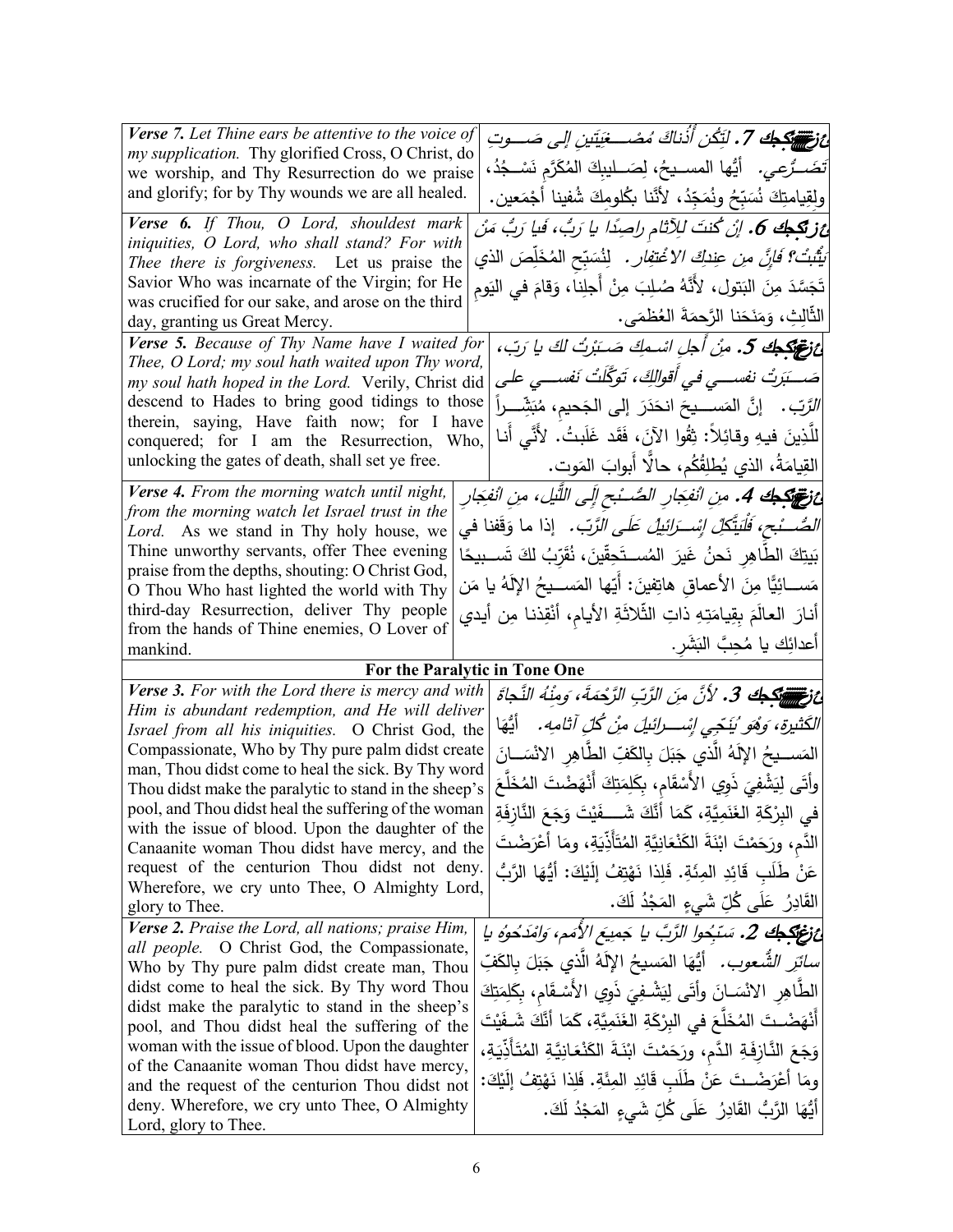| <b>Verse 1.</b> For His mercy is great toward us,                                                                                  | ئ قِ تَجْمَعُكَ 1. لأَنَّ رَجْمَتَهُ قَدْ قَوِيتُ عَلَينا، وَحَقُّ الزَّبِّ يَدُومُ    |  |
|------------------------------------------------------------------------------------------------------------------------------------|----------------------------------------------------------------------------------------|--|
| and the truth of the Lord endureth forever.                                                                                        | <i>إلى الدَّهر .</i> إنَّ المُخَلَّعَ، الذي هُوَ كَمَيتٍ غَيْرٍ دَفين، إِذْ            |  |
| The paralytic, who was like unto a dead man                                                                                        |                                                                                        |  |
| unburied, having seen Thee, O Lord, cried                                                                                          | أَبْصَــرَكَ يَا ربُّ صَــرَخَ: ارْحَمْنِي لأَنَّ سَــربِرِي قَدْ صَـــارَ             |  |
| out, Have mercy upon me; for my bed hath<br>become my grave. Of what use is my life? I                                             | لَحْدي، ما الفَائِدَةُ مِنْ حَيَاتي؟ لَيسَتْ لي حَاجَةٌ إلى البِرْكةِ                  |  |
| have no need for the sheep's pool; for there is                                                                                    |                                                                                        |  |
| none to put me into the pool. Albeit, I come to                                                                                    | الْغَنَميَّةِ، إِذْ لَيْسَ لي مَن يُلقيني فيهـا عِنْدَ تحرُّكِ المَـاء.                |  |
| Thee, O Fountain of all healing, that, with all                                                                                    | لكنَّني أَتقَدَّمُ إِلَيْكَ يَا يَنْبُوعَ الأَشْـــفِيَةِ، لكّيْ أَهْتِفُ إِلَيْكَ مع  |  |
| I may cry unto Thee, Lord Almighty, glory be                                                                                       | الكُلِّ: أَيُّها الرَّبُّ القَادِرُ عَلى كُلِّ شَيْءٍ المَجْدُ لَكَ.                   |  |
| to Thee.                                                                                                                           |                                                                                        |  |
|                                                                                                                                    | <b>DOXASTICON FOR THE PARALYTIC IN TONE FIVE</b>                                       |  |
| Glory to the Father, and to the Son, and to the Holy                                                                               | المجدُ للآبِ، والابنِ، والروحِ الْقُدُسِ.  صَعِدَ يَسُوعُ                              |  |
| Spirit. Jesus went up to Jerusalem, to the sheep's                                                                                 |                                                                                        |  |
| pool which in Hebrew was called Bethesda, having                                                                                   | إِلَى أُورَشَلِيمَ إِلَى الْبِرْكَةِ الْغَنَمِيَّةِ الْمَدْعُوَّةِ بِالْعِبْرَانِيَّةِ |  |
| five porches. And there lay a great multitude of the<br>بَيْتَزْدا، الَّتِي لَهَا خَمْسَةُ أَرْوِقَةٍ. وكَانَ مَطْرُوحاً هُنَالِكَ |                                                                                        |  |
| sick; for the angel of the Lord went down at certain                                                                               | جُمْهُورٌ مِنَ المَرْضَى، لأَنَّ مَلاَكَ الرَّبِّ كَانَ يَنْزِلُ                       |  |
| seasons and moved the water, granting healing to                                                                                   |                                                                                        |  |
| those who approached in faith. And the Lord saw<br>أَحياناً ويُحَرِّكُهَا، وكَانَ يَمْنَحُ الشِّفَاءَ لِلمُتَقَدِّمِينَ            |                                                                                        |  |
| there a man with a chronic disease, and He said unto<br>him: Wilt thou be made whole? And the sick man                             | بإِيمَانِ. وقَدْ أَبْصَرَ ۖ هُٰنَاكَ إِنْسَاناً أَزِمَنَ مَرَضُهُ، فَقَالَ             |  |
| replied: I have no man, when the water is moved, to                                                                                |                                                                                        |  |
| put me into the pool. I have wasted my money on                                                                                    | لَهُ: أَتُرِيدُ أَنْ تَبْرَأَ؟ فَأَجَابَهُ المَرِيضُ: يَا رِبٌّ، لَيْسَ لِي            |  |
| physicians and received no help from anyone. But                                                                                   | إِنْسَانٌ يُلْقِيني في البِرْكَةِ مَتَى تَحَرَّكَ المَاءُ، وقَدْ                       |  |
| the Physician of soul and body said unto him: Take                                                                                 | أَنْفَقْتُ مَالِي لِلأَطِبَّاءِ ولَمْ أَنَلْ رَحْمَةً مِنْ أَحَدٍ. إلاَّ أنَّ          |  |
| up thy bed and walk, proclaiming through the                                                                                       |                                                                                        |  |
| regions My might and the greatness of My mercy.                                                                                    | طَبِيبَ النُفُوسِ والأَجْسَادِ قَالَ لهُ: احْمِلْ سَرِيرَكَ                            |  |
|                                                                                                                                    | وامْشٍ، واكْرِزْ في الأَقْطَارِ بِقُدْرَتِي وعَظِيمٍ رَحْمَتِي.                        |  |
| THEOTOKION FOR THE RESURRECTION IN TONE THREE                                                                                      |                                                                                        |  |
| Both now and ever, and unto ages of ages.<br>الآنَ وكلَّ أوانِ وإلى دهرِ الداهرينِ. آمينِ. ۖ أَيَّتُها السَّيِّدَةُ                |                                                                                        |  |
| Amen. O Lady of exceeding honor, how can we                                                                                        |                                                                                        |  |
| but wonder at thee giving birth to incarnate                                                                                       | الكُلِّيَّةُ الشَّرَف، كَيفَ لا نَتَعَجَّبُ مِنْ ولِادَتِكِ إِلَهًا مُتَأَنِّسًا.      |  |
| God? For thou, O all-blameless, not knowing a<br>لأَنَّكِ يا عادِمَةَ كُلِّ عَيبٍ، مِنْ غَيرِ أَنْ تَعْرِفي رَجُلاً،               |                                                                                        |  |
| man, didst give birth in the flesh to a Son                                                                                        | وَلَدتِ بالجَسَدِ ابنًا بغَيرِ أَبٍ، الذي هُوَ قَبلَ الدُّهورِ مَولودٌ                 |  |
| without father, who before eternity was begotten                                                                                   |                                                                                        |  |
| of the Father without mother, the property and<br>essence of each substance remaining intact.                                      | مِنَ الآبِ بِغَيرِ أَمِّ، خُلُوًّا مِنْ تَغيِيرٍ أَوِ امتِزاجٍ أَوِ انقِسامٍ،          |  |
| Wherefore, O virgin Mother, beseech Him to                                                                                         | بَل هُوَ حافِظٌ خَواصَّ كُلِّ مِنَ الْجَوهَرَينِ سالِمَة. لِذَلِكَ،                    |  |
| save the souls of those who assent and confess,                                                                                    | أَيَّتُها الأُمُّ العَذراءُ ، ابتَهلي إِلَيهِ لِكَي يُخَلِّصَ نُفوسَ المُقِرِّينَ      |  |
| with true belief, that thou art the Theotokos.                                                                                     |                                                                                        |  |
|                                                                                                                                    | والمُعتَرِفينَ بـاستِقامَةِ رَأَى أَنَّكِ والِدَةُ الإِلَه.                            |  |
| <b>THE HOLY ENTRANCE</b>                                                                                                           |                                                                                        |  |
| (While the Doxasticon is chanted, the following dialogue occurs QUIETLY as the clergy make the entrance.)                          |                                                                                        |  |
| Deacon: Let us pray to the Lord. Lord, have mercy.<br>ا <b>لشماس:</b> إلى الرَّبِّ نَطْلَبٍ. يارَبُّ ارْحَمْ.                      |                                                                                        |  |
| Priest: In the evening and in the morning and                                                                                      | الكاهن: مَســاءً وصَـــباحاً وعند الظَّهيرَة، نُسَــبّحُكَ ونُباركُكَ،                 |  |
| at noonday we praise Thee, we bless Thee, we                                                                                       | ونَشْـكُرُكَ ونَطْلُبُ إليكَ، يا سـيّدَ الكُلِّ، الرَّبَّ المُحِبَّ البَشَــرِ .       |  |
| give thanks unto Thee, and we pray unto Thee,<br>O Master of all, Lord Who lovest mankind:                                         |                                                                                        |  |
| Direct our prayer as incense before Thee, and                                                                                      | فَقَوّمْ صَــــــلاتَنا كالبَخور ۖ أمامَكَ، ولا تُمِلْ قُلوبَنا إلى أقْوالِ أَوْ       |  |
|                                                                                                                                    |                                                                                        |  |
| incline not our hearts unto words or thoughts of                                                                                   | أَفْكارِ شِرّيزَة، بَلْ نَجِّنا مِنْ جَميعِ الذينَ يُطارِدونَ نفوسَنا، لِأَنَّ         |  |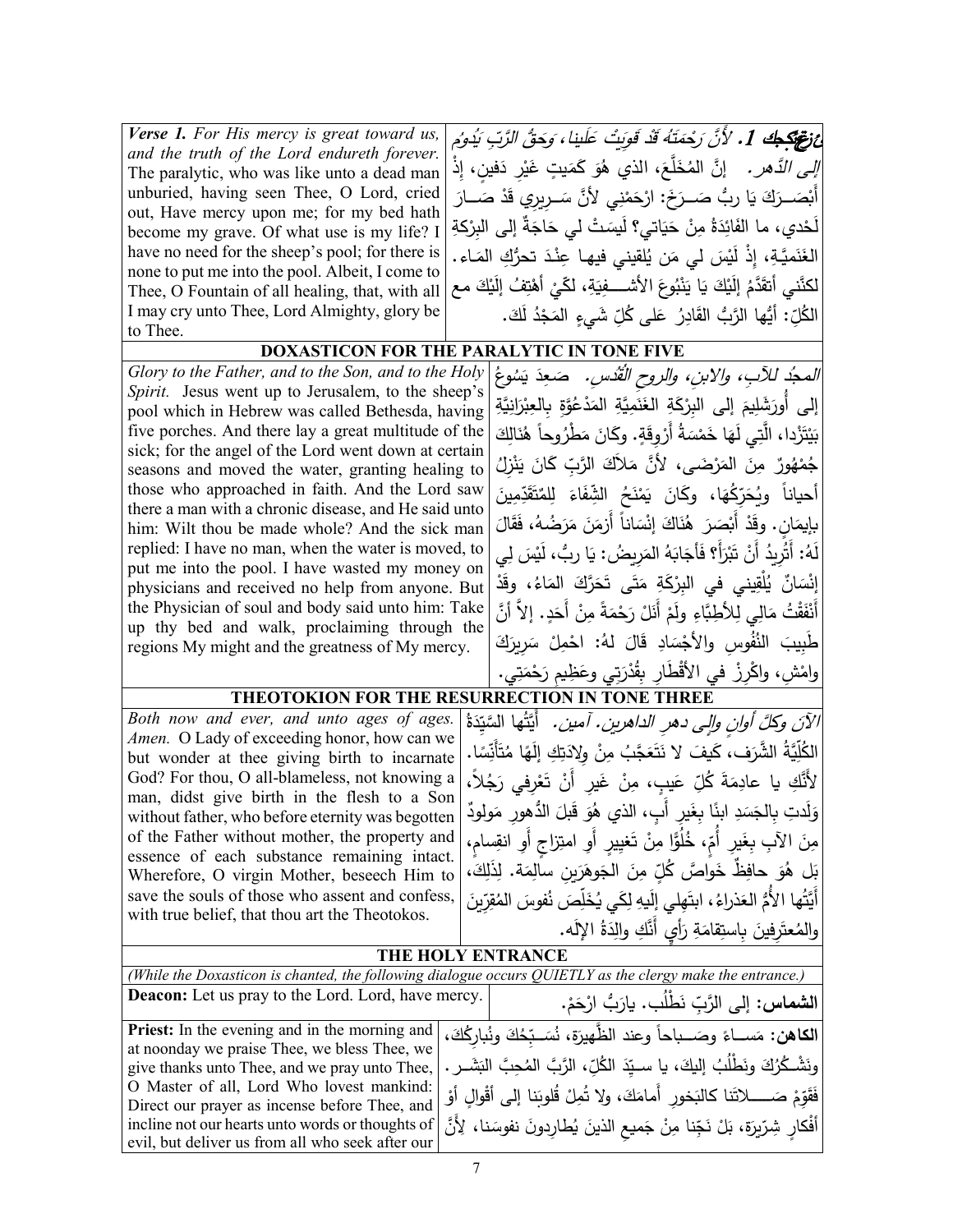| souls. For unto Thee, O Lord, Lord, are our                                                                             | عيونَنا إليكَ يا رَبُّ، يا رَبُّ، وعَليكَ تَوَكَّلْنا. فَلا تَخْذُلْنا يا            |  |
|-------------------------------------------------------------------------------------------------------------------------|--------------------------------------------------------------------------------------|--|
| eyes, and in Thee have we hoped. Put us not to                                                                          |                                                                                      |  |
| shame, O our God. For unto Thee are due all<br>glory, honor, and worship: to the Father and to                          | إلهَنـا. لأنَّـهُ بِكَ يَليقُ كُلُّ مَجْدٍ وإِكْرامٍ وسُــــــجود، أَيُّها الآبُ     |  |
| the Son and to the Holy Spirit; now and ever,                                                                           | والإبنُ والرُّوحُ القُدُس، الآنَ وكـلَّ أوانِ وإلى دَهْرِ الـداهِرين.                |  |
| and unto ages of ages. Amen.                                                                                            | امين .                                                                               |  |
| (When the clergy reach the center of the solea, the first part of the great censing begins. After the first part of     |                                                                                      |  |
| the great censing is completed, this next dialogue occurs QUIETLY.)<br><b>Deacon:</b> Bless, master, the holy entrance. |                                                                                      |  |
|                                                                                                                         | ا <b>لشماس :</b> بارِكْ يا سَيِّدُ الدُخولَ المُقَدَّس.                              |  |
| Priest: Blessed is the entrance to thy holy ones,<br>always, now and ever and unto ages of ages.                        | ا <b>لكاهن:</b> مُباركٌ هو دُخولُ قِدِّيسيكَ كُلَّ حينِ، الآنَ                       |  |
|                                                                                                                         | وكلَّ أوانِ، وإلى دهرِ الداهرين.                                                     |  |
| Deacon: Amen.                                                                                                           | الشماس : آمين.                                                                       |  |
| Deacon: Wisdom! Stand Upright!                                                                                          | الشماس: الحكْمَة! فلْنَسْتَقِمْ!                                                     |  |
| <b>O GLADSOME LIGHT</b>                                                                                                 |                                                                                      |  |
| Choir: O gladsome Light of the holy glory of                                                                            | ا <b>لجوقة:</b> يا نوراً بهِيّاً لِقُدْس مَجْدِ الآبِ الذي لا يَموتُ،                |  |
| the immortal Father, heavenly, holy, blessed                                                                            | السَّماويُّ، القدّوسُ، المَغْبوطُ، يا يسوعُ المسيحُ. إذْ قدْ                         |  |
| Jesus Christ. Now that we have come to the<br>setting of the sun, and behold the light of                               |                                                                                      |  |
| evening, we praise God: Father, Son, and Holy                                                                           | بَلَغنا إلى غُروبِ الشَّمْسِ ونَظرْنا نوراً مسائياً، نُسبِّحُ                        |  |
| Spirit. For meet it is at all times to worship Thee                                                                     | الآبَ والابنَ والروحَ القُدُسَ اﻹلهَ. فَيا ابنَ اللهِ المُعطيَ                       |  |
| with voices of praise, O Son of God, Giver of                                                                           | الحياةَ، إنَّكَ لَمُسْتَحِقٌّ في سائرَ الأوقاتِ أنْ شُبَبِّحَ                        |  |
| Life. Therefore all the world doth glorify Thee.                                                                        | بِأَصْواتٍ بِارَّةٍ، لِذَلِكَ العالَمُ لَكَ يُمَجِّد.                                |  |
| SATURDAY PROKEIMENON IN TONE SIX                                                                                        |                                                                                      |  |
|                                                                                                                         |                                                                                      |  |
| <b>Deacon:</b> The evening prokeimenon.                                                                                 | ا <b>لشمّاس:</b> تَرْنِيمَةُ المَساء.                                                |  |
| Choir: The Lord is King, and hath clothed Himself                                                                       |                                                                                      |  |
| with majesty. (ONCE)                                                                                                    | ا <b>لجوقة:</b> اَلرَّبُّ قَدْ مَلَكَ وَالجَلالَ لَبِسَ.                             |  |
| Verse 1. The Lord is robed; He is girded with                                                                           | <b>ستيخن:</b> لَب <i>سَ الرَّبُّ الْقُوَّةَ وَتَمْنُطَقَ بِهَا</i> .  (اللازمة)      |  |
| strength. (Refrain)                                                                                                     |                                                                                      |  |
| Verse 2. For He has established the world so<br>that it shall never be moved. (Refrain)                                 | <b>ستيخن</b> : <i>'لأَنَّهُ وَطُّدَ المَسْكُونَةَ فَلَنْ تَتَزَعْزَع</i> . (اللازمة) |  |
| Verse 3. Holiness befits Thy house, O Lord,                                                                             |                                                                                      |  |
| forevermore. (Refrain)                                                                                                  | عْزِيْكِجُكْ: لأَنَّهُ ثَبَّتَ المَسكونَةَ فَلَن تَتَزَعَزَع.                        |  |
| THE LITANY OF FERVENT SUPPLICATION                                                                                      |                                                                                      |  |
| Deacon: Let us say with our whole soul and<br>with our whole mind, let us say.                                          | ا <b>لشماس:</b> لِنَقُلْ جَميعُنا مِنُ كُلِّ نُفوسنا ومنْ كُلِّ نِيَاتِنا، لِنَقُلْ. |  |
| Choir: Lord, have mercy.                                                                                                | ا <b>لجوقة:</b> يا رَبُّ ارْحَم.                                                     |  |
| <b>Deacon:</b> O Lord Almighty, the God of our Fathers, we                                                              |                                                                                      |  |
| pray thee: hear us, and have mercy.                                                                                     | الشماس: أيُّها الرَّبُّ الضَّابِطَ الكُلِّ إلهُ آبائِنا، نَطْلُبُ                    |  |
| Choir: Lord, have mercy.                                                                                                |                                                                                      |  |
| <b>Deacon:</b> Have mercy on us, O God, according to Thy                                                                | مِنْكَ، فاسْتَجِبْ وارْحَم.<br>ا <b>لجوقة</b> : يا رَبُّ ارْحَم.                     |  |
| great mercy, we pray thee, hear us, and have mercy.                                                                     | ا <b>لشماس:</b> ارْحَمْنا يا اللهُ بِعَظيم رَحْمَتِكَ، نَطْلُبُ مِنْكَ،              |  |
| Choir: Lord, have mercy. (thrice)                                                                                       | فاسْتَجِبْ وارْحَم.<br>ا <b>لجوقة:</b> يا رَبُّ ارْحَم. (تْلاثا)                     |  |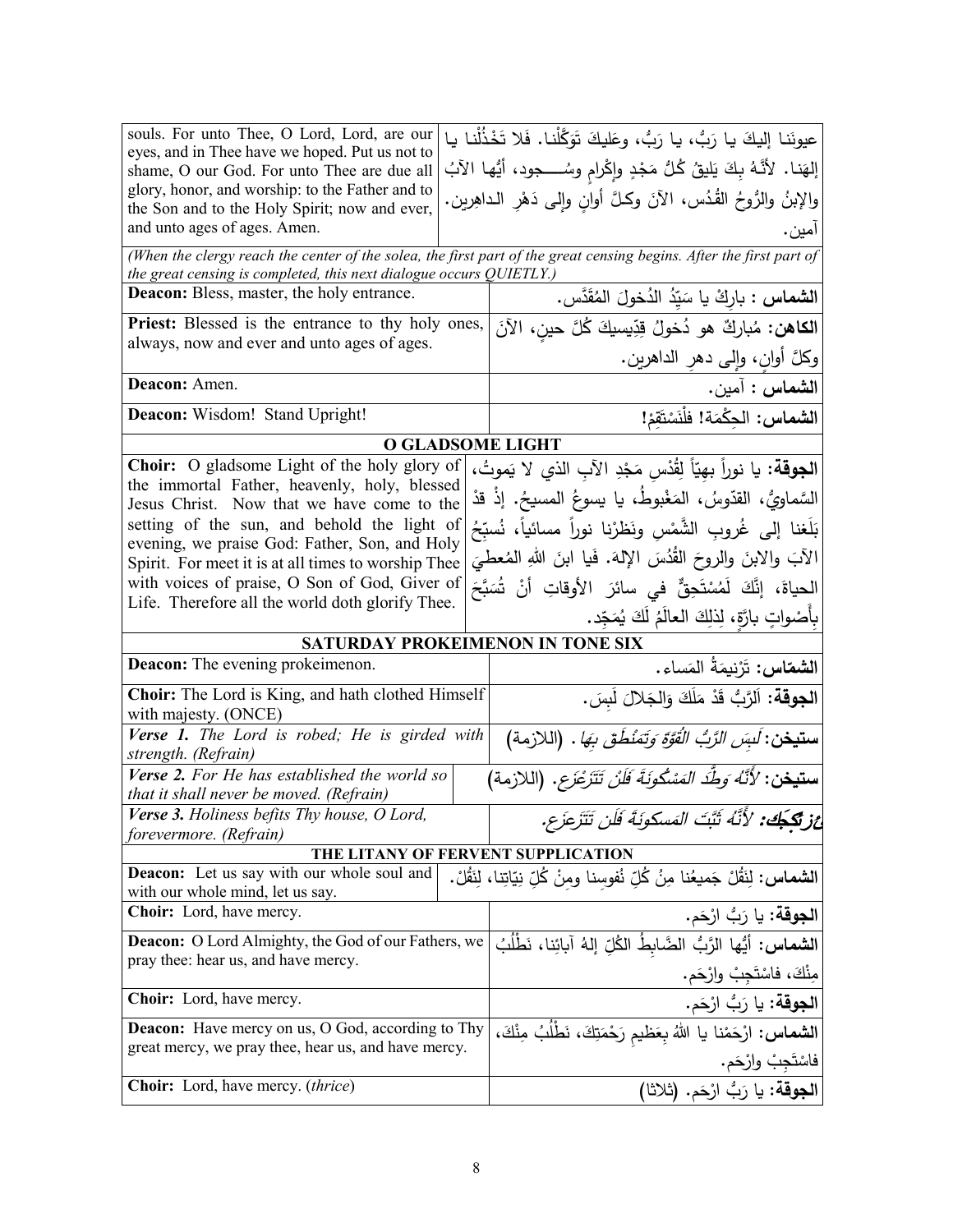| <b>Deacon:</b> Again we pray for all pious<br>and Orthodox Christians.                                                | ا <b>لشماس:</b> وأيضاً نَطْلُبُ مِنْ أَجْلِ المَسيحيينَ الحَسَني العِبادَةِ |  |
|-----------------------------------------------------------------------------------------------------------------------|-----------------------------------------------------------------------------|--|
| Choir: Lord, have mercy. (thrice)                                                                                     | الأُرْثوذُكْسيين.                                                           |  |
|                                                                                                                       | الجوقة: يا رَبُ ارْحَم. (ثلاثا)                                             |  |
| Deacon: Again we pray for our father and<br>Metropolitan N. and our Bishop N.                                         | ا <b>لشماس:</b> وَأَيضَا نَطْلُبُ مِنْ أَجلِ أبينا ومِتْروبوليتنا جوزيف.    |  |
| Choir: Lord, have mercy. (thrice)                                                                                     | ا <b>لجوقة:</b> يا رَبُّ ارْحَم. (ثلاثا)                                    |  |
| Deacon: Again we pray for our brethren: the                                                                           | ا <b>لشماس:</b> وَأَيْضاً نَطْلُبُ مِنْ أَجْلِ إخْوَتنا الكَهَنةِ           |  |
| priests, hieromonks, deacons, hierodeacons, and<br>monastics, and all our brotherhood in Christ.                      | والشَمامِسَةِ والرُّهْبانِ والراهِباتِ، وكُلِّ إخْوَتِنا في المَسيحِ.       |  |
| <b>Choir:</b> Lord, have mercy. <i>(thrice)</i>                                                                       | الجوقة: يا رَبُّ ارْحَم. (ثلاثا)                                            |  |
| <b>Deacon:</b> Again we pray for mercy, life, peace,                                                                  | الشماس: وأيضاً نَطْلُبُ مِنْ أَجْلِ الرَّحْمَةِ والحياةِ والسَّلام          |  |
| health, salvation, and visitation and pardon and                                                                      | والعافِيَةِ والخَلاصِ لِعَبيدِ اللهِ، وجَميعِ المَسيحيِّينَ الحَسَني        |  |
| forgiveness of sins for (the servants of God,<br>[Names], and) all Orthodox Christians of true                        |                                                                             |  |
| worship, who live and dwell in this community.                                                                        | العِبادَةِ الأَرْثوذُكْسِيينَ السَّاكِنينَ والمَوْجودينَ في هذا المجتمع.    |  |
| <b>Choir:</b> Lord, have mercy. <i>(thrice)</i>                                                                       | ا <b>لجوقة:</b> يا رَبُّ ارْحَم. (ثلاثا)                                    |  |
| <b>Deacon:</b> Again we pray for those who bear fruit                                                                 | <b>الشماس:</b> وَأَيْضاً نَطْلُبُ مِنْ أَجْلِ الذينَ يُقَدِّمونَ الأَثمارَ  |  |
| and do good works in this holy and all-venerable<br>temple, those who serve and those who sing,                       | والذينَ يَصْنَعونَ الإِحْسانَ في هذا الهيكلِ المقدَّسِ الكليِّ              |  |
| those praying with us from their homes, and all                                                                       | الوقار ، والذينَ يَتْعَبونَ ويُرَتِّلونَ فيهِ، ومِنْ أَجْلِ هذا الشَّعْبِ   |  |
| the people here present, who await Thy great                                                                          |                                                                             |  |
| and rich mercy.                                                                                                       | الواقِفِ، المُنْتَظِرِ مِنْ لَدُنْكَ الرَّحمَةَ الغَنِيَّةَ العُظْمى.       |  |
| Choir: Lord, have mercy. (thrice)                                                                                     | ا <b>لجوقة:</b> يا رَبُّ ارْحَم. (ثلاثا)                                    |  |
| Priest: For thou art a merciful God and lovest                                                                        | ا <b>لكاهن:</b> لأَنَكَ إِلهٌ رَحيمٌ وَمُحِبٌّ لِلْبَشَرِ ، وَلَكَ نُرْسِلُ |  |
| mankind, and unto thee we ascribe glory to the Father<br>and to the Son and to the Holy Spirit, now and ever,         | المَجْدَ أَيُّها الآبُ، والإبنُ، والرُّوحُ القُدُسُ، الآنَ وكُلَّ           |  |
| and unto ages of ages.                                                                                                | أوانِ، وإلى دَهرِ الداه~رين.                                                |  |
| Choir: Amen.                                                                                                          | الجوقة: آمين.                                                               |  |
| <b>THE EVENING PRAYER</b>                                                                                             |                                                                             |  |
| People: Vouchsafe, O Lord, to keep us this evening                                                                    | ا <b>لشعب:</b> أَهِّلْنا يا رَبُّ أنْ نُحْفَظَ في هذا المَساءِ بِغَيرِ      |  |
| without sin. Blessed art Thou, O Lord, the God of                                                                     | خَطيئَة. مُبارَكٌ أَنتَ يا رَبُّ، إلهَ آبائِنا، وَمُسَبَّحٌ وَمُمَجَّدٌ     |  |
| our fathers, and praised and glorified is Thy Name<br>forever. Amen. Let Thy mercy be upon us, O                      | اسْمُكَ إِلَى الأَبَدِ، آمين. لِتَكُنْ يا رَبُّ رَحْمَتُكَ عَلَيْنا،        |  |
| Lord, even as we have set our hope on Thee.                                                                           |                                                                             |  |
| Blessed art Thou, O Lord; teach me Thy statutes.                                                                      | كَمِثْلِ اتِّكالِنا عَلَيْك. مُبارَكٌ أنتَ يا رَبُّ، علِّمْنـى              |  |
| Blessed art Thou, O Master; make me to                                                                                | وَصاياك. مُبارَكٌ أنتَ يا سَيّدُ، فَهّمْني حُقُوقَك. مُبارَكٌ               |  |
| understand Thy statutes. Blessed art Thou, O Holy                                                                     | أنتَ يا قُدُّوسُ، أَنِرْنِي بِعَدْلِك. يا رَبُّ رَحْمَتُكَ إلى الأَبَد،     |  |
| One; enlighten me with Thy statutes. Thy mercy,<br>O Lord, endureth forever. O despise not the works                  | وَعَنْ أَعْمالِ يَدَيْكَ لا تُعْرِض. لَكَ يَنْبَغي المَديحُ، بِكَ           |  |
| of Thy hands. To Thee belongeth worship, to Thee                                                                      | يَليقُ التَّسْبِيحُ، لكَ يَجِبُ المَجْدُ، أَيُّها الآبُ والابْنُ والرُّوحُ  |  |
| belongeth praise, to Thee belongeth glory to the                                                                      |                                                                             |  |
| Father and to the Son and to the Holy Spirit, now                                                                     | القُدُس، الآنَ وكُلَّ أُوان، وإلى دَهر الدّاهرين، آمين.                     |  |
| and ever, and unto ages of ages. Amen.<br>THE LITANY OF SUPPLICATION                                                  |                                                                             |  |
| ا <b>لشماس:</b> لِنُكَمِّلْ طِلْبَتَنا المسائية لِلْرَّبِّ.<br><b>Deacon:</b> Let us complete our evening prayer unto |                                                                             |  |
| the Lord.                                                                                                             |                                                                             |  |
| Choir: Lord, have mercy.                                                                                              | الجوقة: يا رَبُّ ارْحَم.                                                    |  |
|                                                                                                                       |                                                                             |  |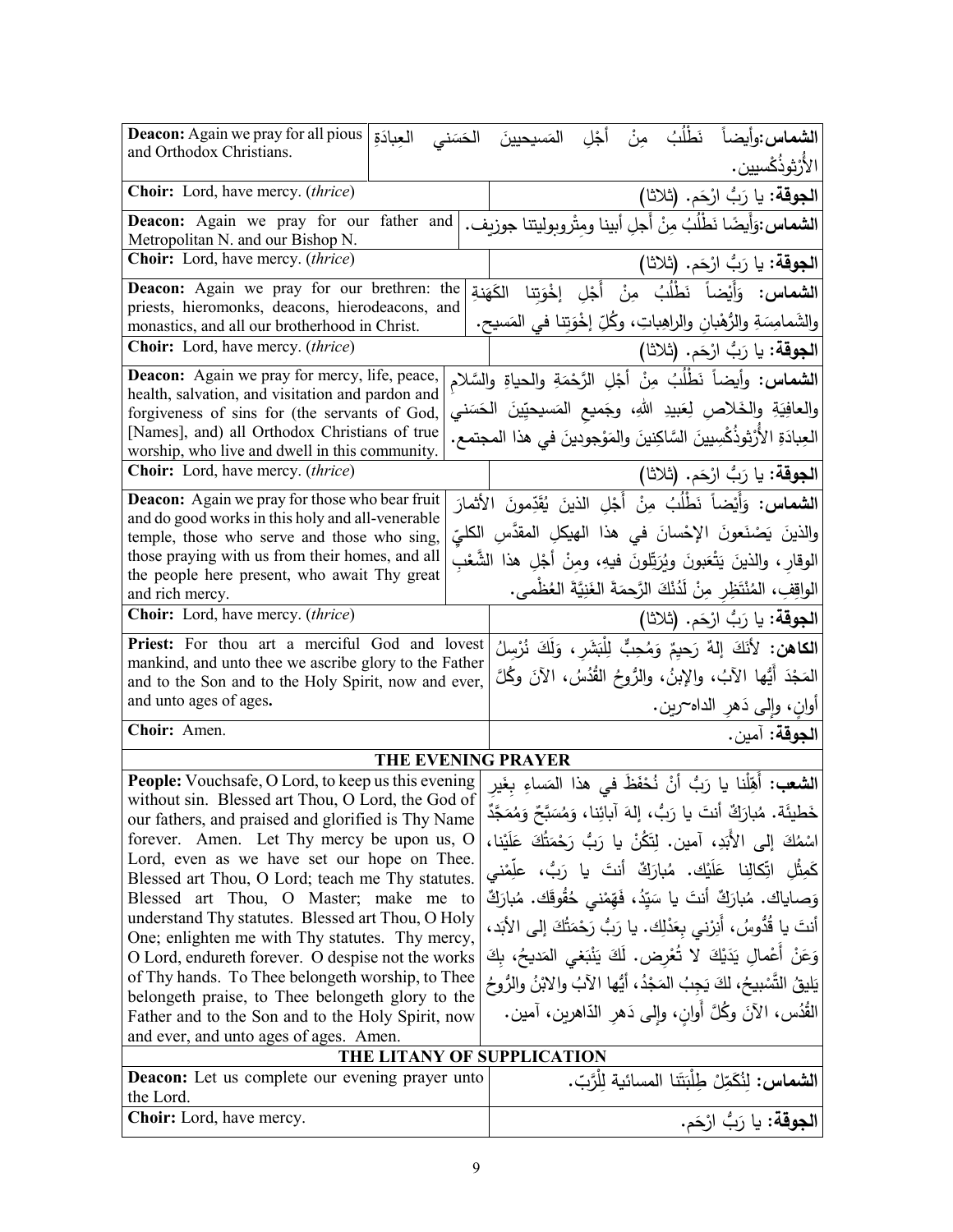| <b>Deacon:</b> Help us; save us; have mercy on us;<br>and keep us, O God, by Thy grace.                                        |  | ا <b>لشماس:</b> أَعْضُدْ وخَلِّصْ وارْحَمْ واحْفَظْنا يا أللهُ بِنِعْمَتِك.            |
|--------------------------------------------------------------------------------------------------------------------------------|--|----------------------------------------------------------------------------------------|
| Choir: Lord, have mercy.                                                                                                       |  | ا <b>لجوقة:</b> يا رَبُّ ارْحَم.                                                       |
| <b>Deacon:</b> That the whole evening may be perfect, holy,                                                                    |  | ا <b>لشماس:</b> أَنْ يَكونَ مَساؤُنا كُلُّهُ كامِلاً، مُقَدَّساً،                      |
| peaceful, and sinless, let us ask of the Lord.                                                                                 |  | سلامِيّاً، وبلا خَطيئةٍ، الرَّبَّ نَسأَل.                                              |
| Choir: Grant this, O Lord.                                                                                                     |  | ا <b>لجوقة:</b> اسْتَجِبْ يا رَبّ.                                                     |
| Deacon: An angel of peace, a faithful guide, a guardian                                                                        |  | <b>الشماس:</b> مَلاكَ سَلامٍ مُرْشِداً، أَميناً، حافِظاً نُفوسَنا                      |
| of our souls and bodies, let us ask of the Lord.                                                                               |  | وأجْسادَنا، الرَّبَّ نَسْأَل.                                                          |
| Choir: Grant this, O Lord.                                                                                                     |  | <b>الجوقة:</b> اسْتَجِبْ يا رَبّ.                                                      |
| <b>Deacon:</b> Pardon and forgiveness of our sins and<br>transgressions, let us ask of the Lord.                               |  | ا <b>لشماس:</b> مُسامَحَةَ خَطايانا وغُفْرانَ زَلاّتِنا، الرَّبَّ نَسْأَل.             |
| Choir: Grant this, O Lord.                                                                                                     |  | ا <b>لجوقة:</b> اسْتَجِبْ يا ربّ.                                                      |
| Deacon: All things good and profitable for our souls                                                                           |  | الشماس: الصَّالِحاتِ والمُوافِقاتِ لِنُفوسنا، والسَّلامَ                               |
| and peace for the world, let us ask of the Lord.                                                                               |  | لِلْعالَم، الرَّبَّ نَسْأَل.                                                           |
| <b>Choir:</b> Grant this, O Lord.                                                                                              |  | ا <b>لجوقة:</b> اسْتَجِبْ يا ربّ.                                                      |
| <b>Deacon:</b> That we may complete the remaining time of                                                                      |  | الشماس: أَنْ نُتَمِّمَ بَقِيَّةَ زَمانِ حَياتِنا بِسَلامٍ وتَوْبَةٍ،                   |
| our life in peace and repentance, let us ask of the Lord.                                                                      |  | الرَّبَّ نَسْأَل.                                                                      |
| Choir: Grant this, O Lord.                                                                                                     |  | <b>الجوقة:</b> اسْتَجِبْ يا ربّ.                                                       |
| <b>Deacon:</b> A Christian ending to our life,                                                                                 |  |                                                                                        |
| ا <b>لشماس:</b> أنْ تَكونَ أواخِرُ حَياتِنا مَسيحِيَّةً، سَلامِيَّةً، بِلا حُزْنِ<br>painless, blameless, peaceful, and a good |  |                                                                                        |
| defense before the fearful Judgment Seat of                                                                                    |  | ولا خِزْيٍ، وجَواباً حَسَناً لَدى مِنْبَرِ  المَسيح المَرْهوبِ، نَسْأَل.               |
| Christ, let us ask of the Lord.                                                                                                |  |                                                                                        |
| Choir: Grant this, O Lord.                                                                                                     |  | ا <b>لجوقة</b> : اسْتَجِبْ يا ربّ.                                                     |
| <b>Deacon:</b> Calling to remembrance our all-<br>holy, immaculate, most blessed and                                           |  | الشماس: بَعْدَ ذِكْرِنا الطُّلِّيَّةَ القَداسَةِ، الطاهِرَةَ، الفائِقَةَ البَرَكاتِ،   |
| glorious Lady the Theotokos and ever-                                                                                          |  | المَجيدةَ، سيِّدَتَنا والِدةَ الإِلهِ الدائِمَةَ البَتولِيَّةِ مَرْيَمَ مَعَ جميع      |
| virgin Mary, with all the Saints, let us<br>commend ourselves and each other, and all                                          |  | القدِّيسينَ، لِنوْدِعْ أَنفُسَنا وبَعْضُنا بَعْضاً وَكُلَّ حَياتِنا لِلْمَسيحِ الإِله. |
| our life unto Christ our God.                                                                                                  |  |                                                                                        |
| Choir: To Thee, O Lord.                                                                                                        |  | ا <b>لجوقة:</b> لَكَ يا رَبّ.                                                          |
| Priest: For thou art a good God and lovest                                                                                     |  | الكاهن: لأنَّكَ إلهٌ صالِحٌ ومُحِبٌّ لِلْبَشَرِ ، ولكَ نُرْسِلُ المجْدَ، أَيُّها       |
| mankind, and unto Thee we ascribe glory to<br>the Father and to the Son and to the Holy                                        |  | الآبُ والإبْنُ والرُّوحُ القُدُسُ، الآنَ وكُلَّ أوانِ، وإلى دَهْرِ الدَّاهِرين.        |
| Spirit, now and ever, and unto ages of ages.                                                                                   |  |                                                                                        |
| Choir: Amen.                                                                                                                   |  | ا <b>لجوق</b> : امين.                                                                  |
| <b>THE PEACE</b>                                                                                                               |  |                                                                                        |
| Priest: Peace be to all.                                                                                                       |  | ا <b>لكاهن:</b> السَّلامُ لِجَميعِكم.                                                  |
| Choir: And to thy spirit.                                                                                                      |  | ا <b>لجوقة</b> : ولروحِكَ أيْض                                                         |
| Deacon: Let us bow our heads unto the Lord.                                                                                    |  | ل <b>شماس:</b> لِنَحْن رؤوسَنا لِلْرَّبّ.                                              |
| Choir: To thee, O Lord.                                                                                                        |  | ا <b>لجوقة:</b> لكَ يا رَبّ.                                                           |
|                                                                                                                                |  | All bow their heads as the priest says the following prayer:                           |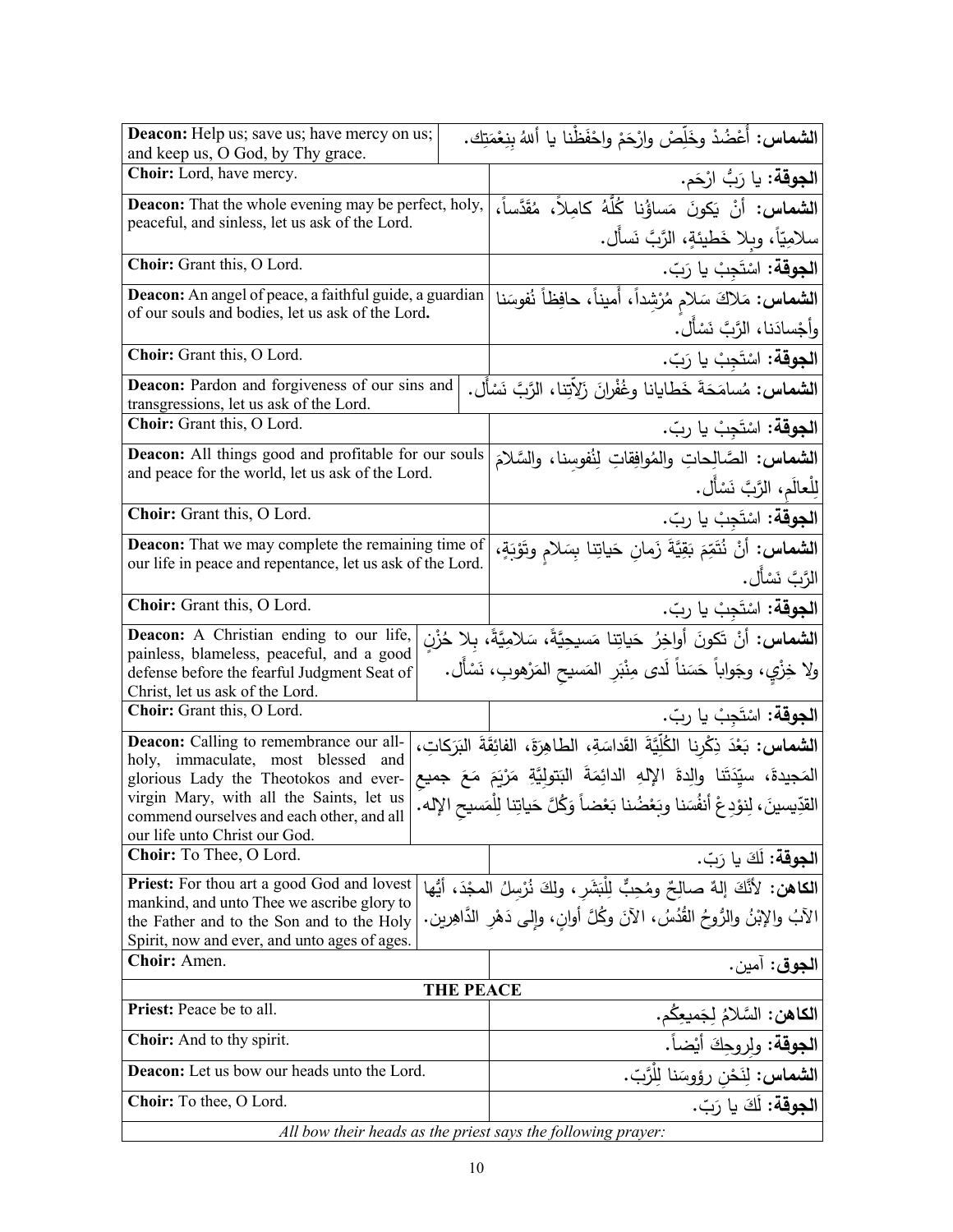| Priest: O Lord our God, who didst bow the<br>heavens and come down for the salvation of<br>mankind: Look upon thy servants and thine<br>inheritance; for unto thee, the fearful Judge who yet<br>lovest mankind, have thy servants bowed their<br>heads and submissively inclined their necks,<br>awaiting not help from men but entreating thy<br>mercy and looking confidently for thy salvation.<br>Guard them at all times, both during this present<br>evening and in the approaching night, from every<br>foe, from all adverse powers of the devil and from<br>vain thoughts and from evil imaginations.<br>Priest: Blessed and glorified be the might of thy                                                                                       | ا <b>لكاهن:</b> أيُّها الرَّبُّ إلهُنا، يا مَنْ طَأَطَأَ السَّماواتِ ونَزَلَ<br>لِخَلاص جِنْس البَشَر ، أَنظُرْ إلى عَبيدِكَ وإلى ميراثِكَ،<br>فإِنَّ عَبِيدَكَ قَدْ حَنَوا رُؤُوسَهُمْ وأَخْضَعُوا أَعْناقَهُمْ لَكَ، أَيُّها<br>القاضي المَهيبُ المُحِبُّ الْبَشَرِ ، غيرَ مُنْتَظِرِينَ المَعونَةَ<br>مِنَ البَشَرِ ، بَلْ مُنْتَظِرِينَ رَحْمَتَكَ وِمُتَوَقِّعِينَ خَلاصَك.<br>فاحْفَظْهُمْ في كُلِّ حين، وفي هَذا المَساءِ الحاضِرِ،<br>والليلِ المُقْبِلِ، مَصونينَ مِنْ كُلِّ فِعْلِ مُضادٍّ شَيطانِيّ،<br>ومِنَ الأَفْكَارِ الْبَاطِلَةِ والْهَواجِسِ الشِّرْيِرَةِ.<br>ا <b>لكاهن:</b> لِيَكُنْ عِزٌ مُلْكَكَ مُبَارَكاً وَمُمَجَّداً أَيُّها الآبُ والابْنُ                                                                                                                                                                                                                             |
|------------------------------------------------------------------------------------------------------------------------------------------------------------------------------------------------------------------------------------------------------------------------------------------------------------------------------------------------------------------------------------------------------------------------------------------------------------------------------------------------------------------------------------------------------------------------------------------------------------------------------------------------------------------------------------------------------------------------------------------------------------|----------------------------------------------------------------------------------------------------------------------------------------------------------------------------------------------------------------------------------------------------------------------------------------------------------------------------------------------------------------------------------------------------------------------------------------------------------------------------------------------------------------------------------------------------------------------------------------------------------------------------------------------------------------------------------------------------------------------------------------------------------------------------------------------------------------------------------------------------------------------------------------------------|
| kingdom of the Father and of the Son and of the<br>Holy Spirit, now and ever, and unto ages of ages.                                                                                                                                                                                                                                                                                                                                                                                                                                                                                                                                                                                                                                                       | وَالرُوحُ الْقُدُسْ، الآنَ وَكُلَّ أَوَانِ وَإِلَى دَهْرِ الدَاهِرِينِ.                                                                                                                                                                                                                                                                                                                                                                                                                                                                                                                                                                                                                                                                                                                                                                                                                            |
| Choir: Amen.                                                                                                                                                                                                                                                                                                                                                                                                                                                                                                                                                                                                                                                                                                                                               | ا <b>لجوقة:</b> آمين.                                                                                                                                                                                                                                                                                                                                                                                                                                                                                                                                                                                                                                                                                                                                                                                                                                                                              |
|                                                                                                                                                                                                                                                                                                                                                                                                                                                                                                                                                                                                                                                                                                                                                            | THE APOSTICHON FOR THE RESURRECTION IN TONE THREE                                                                                                                                                                                                                                                                                                                                                                                                                                                                                                                                                                                                                                                                                                                                                                                                                                                  |
| O Christ, Who didst darken the sun with Thy Passion,<br>and didst light all created things with the light of Thy<br>Resurrection, and didst make them to rejoice, accept<br>our evening praise, O Lover of mankind.                                                                                                                                                                                                                                                                                                                                                                                                                                                                                                                                        | أَيُّها المسيحُ، يا مَنْ أَظَلَمَ الشَّمسَ بآلامِهِ، وأَنَارَ<br>كُلَّ المَوجُوداتِ بِنُورِ قيامتِهِ وأَبْهَجَها، إقبَلْ مِنَّا<br>تَسْبِيحاً مَسَائِياً، يا مُحِبَّ النَشَرِ .                                                                                                                                                                                                                                                                                                                                                                                                                                                                                                                                                                                                                                                                                                                    |
|                                                                                                                                                                                                                                                                                                                                                                                                                                                                                                                                                                                                                                                                                                                                                            | THE PASCHAL STICHERA IN TONE FIVE                                                                                                                                                                                                                                                                                                                                                                                                                                                                                                                                                                                                                                                                                                                                                                                                                                                                  |
| Verse 1. Let God arise! Let His enemies be<br>scattered! Let those who hate Him flee from<br>before His face! Today a sacred Pascha is<br>revealed to us. Pascha new and holy, Pascha<br>mystical. Pascha all-laudable, Pascha which is<br>Christ the Redeemer. Pascha most great, Pascha<br>most pure, Pascha of the faithful. Pascha which<br>opens the gates of heaven for us. Pascha which<br>sanctifies the faithful.                                                                                                                                                                                                                                                                                                                                 | 1– لَيُقِم اللهُ وَيَتَبَدَّدُ جَميعُ أعدائهِ، وَيَهُرُبْ مُبْغِضوهُ<br>م <i>ِنْ أمام وَجْهِه.</i> إنَّ فِصْحَنا المَسيحَ المُنْقِذْ، قَدِ اتَّضَحَ<br>لَنا اليَوْمَ فِصْحاً شَرِيفاً، فِصْحاً جَديداً مُقَدَّساً، فِصْحاً<br>سِرِّياً، فِصْحاً جَليلَ الوَقارِ ، فِصْحاً بَرِيئاً مِنَ العَيْبِ،<br>فِصْحاً عَظيماً، فِصْحاً لِلْمؤمنين، فِصْحاً فاتِحاً لَنا<br>أَبْوابَ الفِرْدَوْسِ، فِصْحاً مُقَدِّساً جميعَ المؤمنين.                                                                                                                                                                                                                                                                                                                                                                                                                                                                        |
| Verse 2. As smoke vanishes, so let them<br>vanish; as wax melts before the fire! Come<br>from that scene, O women-bearers of good<br>news and say to Sion: "Receive from us the<br>good news of Christ's Resurrection. Exalt<br>and be glad, O Jerusalem, seeing Christ the<br>King coming from the tomb as a Bridegroom<br>in procession."<br>Verse 3. So the sinners will perish before the face<br>of God; but let the righteous be glad! The myrrh-<br>bearing women, early in the morning, came to<br>the tomb of the Giver of life. They found an<br>angel sitting on the stone who cried out to them,<br>saying: "Why do you seek the Living among the<br>Why mourn the Incorrupt amidst<br>dead?<br>corruption? Go and announce to His disciples!" | 2– كما ُيباُد الدخانُ يُبادونِ، وكما يَذوبُ الشَّمْعُ مِنْ أمام<br><i>وَجْهِ النّارِ .</i> هَلَمَّ مِنَ المَنْظُرِ أَيَّتُها النِّسْوَةُ البَشْيرات،<br>وخاطِبْنَ صِهْيَوْنَ قَائِلاتٍ: إِقْبَلي مِنّا بَشَائِرَ الفَرَحِ بِقِيامَةِ<br>المَسيح! يا أورَشليمُ اطْرَبي بِحُبورِ وتَهَلَلي بِسُرورٍ ،<br>لِمُشاهَدَتِكِ المَسيحَ مَلِكَكِ بارزاً مِنَ القَبْرِ كَخَتَنٍ.<br>3– كَذَلِكَ تَهْلَكُ الْخَطَأَةُ مِنْ أمام َوِجْهِ اللهِ، والصّرّبِقِونَ<br>تِقْرَحُونَ وَنَتَهَلَّلُونَ أَمِلَمَ اللَّهِ، وَنَتَنَعَّمُونَ بِالسَّرُورِ . [نَّ<br>النِّسْوَةَ الحامِلاتِ الطِّيبِ، لمَّا انْتَصَبْنَ في دِلْجَةٍ عَميقَةٍ<br>بإزاءِ ضَريح المُعْطي الحَياة، صادَفْنَ مَلاكاً جالِساً<br>على الْحَجَرِ ، فَطَٰفِقَ يُخاطِبُهُنَّ قَائِلاً لَهُنَّ هَكَذَا: ما<br>بالْكُنَّ تَطْلُبنَ الحَيَّ مَعَ المَوْتى؟ لِماذا تَنذُبنَ في البِلى<br>المُنَزَّةِ عَنِ الْبِلِّي؟ إِذْهَبْنَ وِبَشِّرِنَ تَلاَمِيذَه. |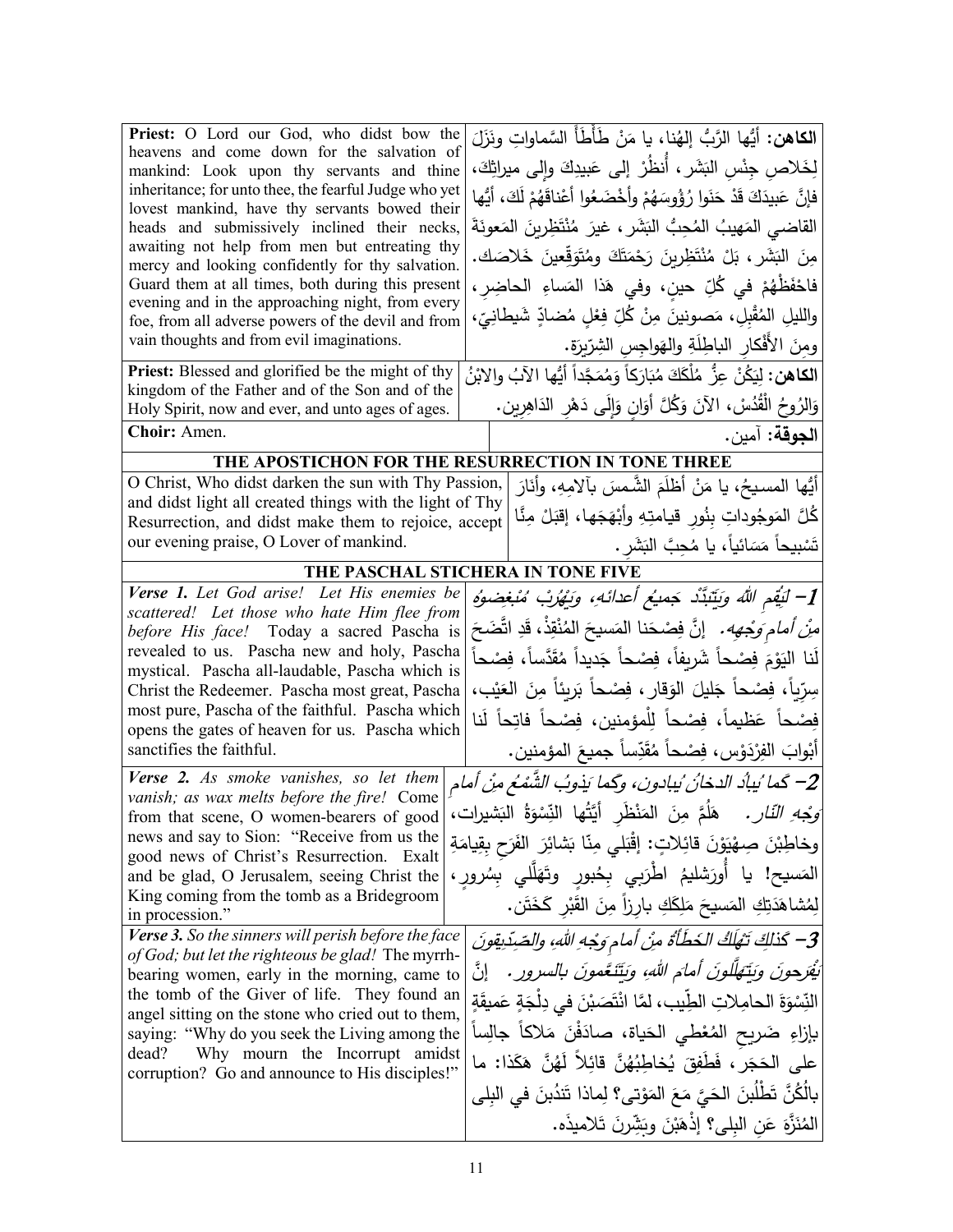| Verse 4. This is the day which the Lord has                                                                          | 4– هذا هو النِّوُم الذي صَنَعَهُ الرَّبُّ، لَنْفَرَحْ وِنَتَهَلَّلْ بِهِ.                          |  |
|----------------------------------------------------------------------------------------------------------------------|----------------------------------------------------------------------------------------------------|--|
| made. Let us rejoice and be glad in it!                                                                              | إنَّ فِصْحَنا الذي هو فِصْحُ الرَّبّ، قَدْ أَطْلَعَ لَنا فِصْحاً                                   |  |
| Pascha of beauty! Pascha of the Lord! All-<br>venerable Pascha today has shined on us! O                             |                                                                                                    |  |
| Pascha, on which let us embrace each other!                                                                          | مُطْرِباً، فِصْحاً جَليلَ الإعْتِبارِ ، فِصْحاً نُصافِحُ فيهِ بَعْضُنا                             |  |
| O Pascha, deliverance from affliction! For                                                                           | بَعْضاً بِفَرَحٍ، فيا لَهُ مِنْ فِصْحٍ مُنْقِزِ مِنَ الْحُزْنِ، وذلكَ لأَنَّ                       |  |
| today as from a bridal chamber Christ has                                                                            | الْمَسيحَ قَدْ بَزَغَ اليومَ مِنَ الْقَبْرِ كالبازِغِ مِنَ الْخِدْرِ ، وأَوْعبَ                    |  |
| shown forth and filled the women with joy,<br>saying: "Announce to the Apostles!"                                    | النِّسْوَةَ فَرَحاً بِقَوْلِهِ: بَشِّرنَ الرُّسُلَ بذلك.                                           |  |
| DOXASTICON FOR THE PARALYTIC IN TONE EIGHT                                                                           |                                                                                                    |  |
| Glory to the Father, and to the Son, and to the                                                                      |                                                                                                    |  |
| Holy Spirit. In Solomon's porch many sick                                                                            | <i>المجدُ للأبِ، والابنِ، والروح القدسِ.</i> في رِوَاقِ سُـليْمَانَ                                |  |
| were lying. But in the midst of the Feast Christ                                                                     | كَانَ مَرْضــى كَثِيرُونَ مَطْرُوحِينَ، لكنَّ المَسيحَ وَجَدَ هُنَاكَ                              |  |
| found there a paralytic who had been                                                                                 | في انْتِصَــافِ الـعِيدِ مُخَلّعاً مُنْذُ ثَمَانِ وثَلاثِينَ سَـنَةً، فَنَادَاهُ                   |  |
| bedridden for 38 years. To him He called out<br>in a lordly tone: Wilt thou be made whole? And                       | بِنَغْمَةٍ سَيِّدِيَّةٍ: أَتُرِيدُ أَنْ تَصِيرَ صَـحِيحاً؟ فَأَجَابَ السَقِيمُ:                    |  |
| the infirm replied: Lord, I have no man, when                                                                        | يَا رِبُّ لَيْسَ ل <sub>َّ</sub> ى إِنْسَـانٌ حَتَّى مَتَى تَحَرَّكَ المَاءُ يُلْقِنِنى ف <i>ى</i> |  |
| the water is moved, to put me into the pool.                                                                         |                                                                                                    |  |
| And the Lord said unto him: Take up thy bed.                                                                         | البِرْكَةِ. فَقَالَ لَهُ الرَّبُّ: ارْفَعْ سَرِيرَكَ وانْظُرْ أَنَّكَ قَدْ صِرْتَ                  |  |
| Behold thou hast become whole, sin not again.<br>Wherefore, O Lord, by the intercessions of the                      | مُعَافَىً فَلا تَعُدْ تُخْطِئْ. فَيَا أَيُّهَا الرَّبُّ، بِشَـــفَاعَةِ وَالِدَةِ                  |  |
| Theotokos, send us Thy Great Mercy.                                                                                  | الإِلَهِ أَرْسِلْ إِلَيْنَا رَحْمَتَكَ الْعُظْمَى.                                                 |  |
| <b>DOXASTICON FOR PASCHA IN TONE FIVE</b>                                                                            |                                                                                                    |  |
| Both now and ever, and unto ages of ages. Amen. It                                                                   | الآنَ وَكُلَّ أُولِن وَالِّي دَهُرِ الذَّاهِرِينَ. آمين.    أَليومَ                                |  |
| is the Day of Resurrection, be illumined for the<br>Feast, and embrace one another. Let us speak,                    | يومُ القيامَة، فَسَبِيلُنا أَنْ نَتَلَألأُ بِالمَوْسِمِ، ونُصافِحَ                                 |  |
| brothers, even unto those who hate us, and forgive                                                                   |                                                                                                    |  |
| all for the sake of the Resurrection. And so together                                                                | بَعْضُنا بَعْضاً، ولْنَقُلْ يا إخْوَةُ، ولْنَصْفَحْ لِمُبْغِضينا                                   |  |
| let us cry out: Christ is risen from the dead trampling                                                              | عَنْ كلِّ شَيءٍ في القيامَةِ، ولْنَهْتِفْ هكذا قائلين:                                             |  |
| down death by death and upon those in the tombs<br>bestowing life.                                                   | المَسِيحُ قامَ مِنْ بينِ الأَمْواتِ دائِساً المَوْتَ بِمَوْتِهِ،                                   |  |
|                                                                                                                      | والذينَ في القُبورِ وَهَبَهُمُ الحياة.                                                             |  |
| THE HYMN OF ST. SIMEON THE GOD-RECEIVER                                                                              |                                                                                                    |  |
| Lord, now lettest thou Thy servant depart in                                                                         | الآنَ أَطْلِقْ عَبْدَكَ أَيُّها السَّيِّدُ على حَسَبِ قَوْلِكَ بِسَلامٍ،                           |  |
| peace, according to Thy word; for mine eyes                                                                          |                                                                                                    |  |
| have seen Thy salvation, which Thou hast                                                                             | لأَنَّ عَيْنَيَّ قَدْ أَبْصَرَتا خَلاصَكَ الذي أَعْدَدْتَهُ أَمامَ كُلِّ                           |  |
| prepared before the face of all people, a light to<br>lighten the Gentiles and the glory of Thy people               | الشُّعوبِ، نوراً لاسْتِعْلانِ الأَمَمِ، ومَجْداً لِشَعْبِكَ إسْرائيل.                              |  |
| Israel.                                                                                                              |                                                                                                    |  |
| <b>THE TRISAGION PRAYERS</b>                                                                                         |                                                                                                    |  |
| People: Holy God, Holy Mighty, Holy Immortal:<br>ا <b>لشعب:</b> قُدُّوسٌ اللهُ، قُدُّوسٌ القَوِيِّ، قُدُّوسٌ الذي لا |                                                                                                    |  |
| Have mercy on us. <i>(thrice)</i>                                                                                    | يَموتُ، ارحَمْنا. (ثلاثاً)                                                                         |  |
| Glory to the Father, and to the Son, and to the Holy                                                                 | المَجدُ للآبِ والابنِ والروح القُدُسِ، الآنَ وكلَّ أوانِ                                           |  |
| Spirit; both now and ever, and unto ages of ages.                                                                    |                                                                                                    |  |
| Amen.                                                                                                                | وإِلَى دَهْرِ الداهرينَ. أَمينَ.                                                                   |  |
| All Holy Trinity, have mercy on us. Lord, cleanse us<br>from our sins. Master, pardon our iniquities. Holy           | أَيُّها الثالوثُ القدوسُ، ارحِمْنا. يا ربُّ اغْفُرْ خَطايانا.                                      |  |
| One, visit and heal our infirmities, for Thy Name's                                                                  | يا سيّد تَجاوزْ عَنْ سَيّئاتِنا. يا قُدّوسُ اطّلِعْ واشْفِ                                         |  |
| sake.                                                                                                                | أَمْراضَنا، مِنْ أَجْلِ اسْمِكَ.                                                                   |  |
|                                                                                                                      |                                                                                                    |  |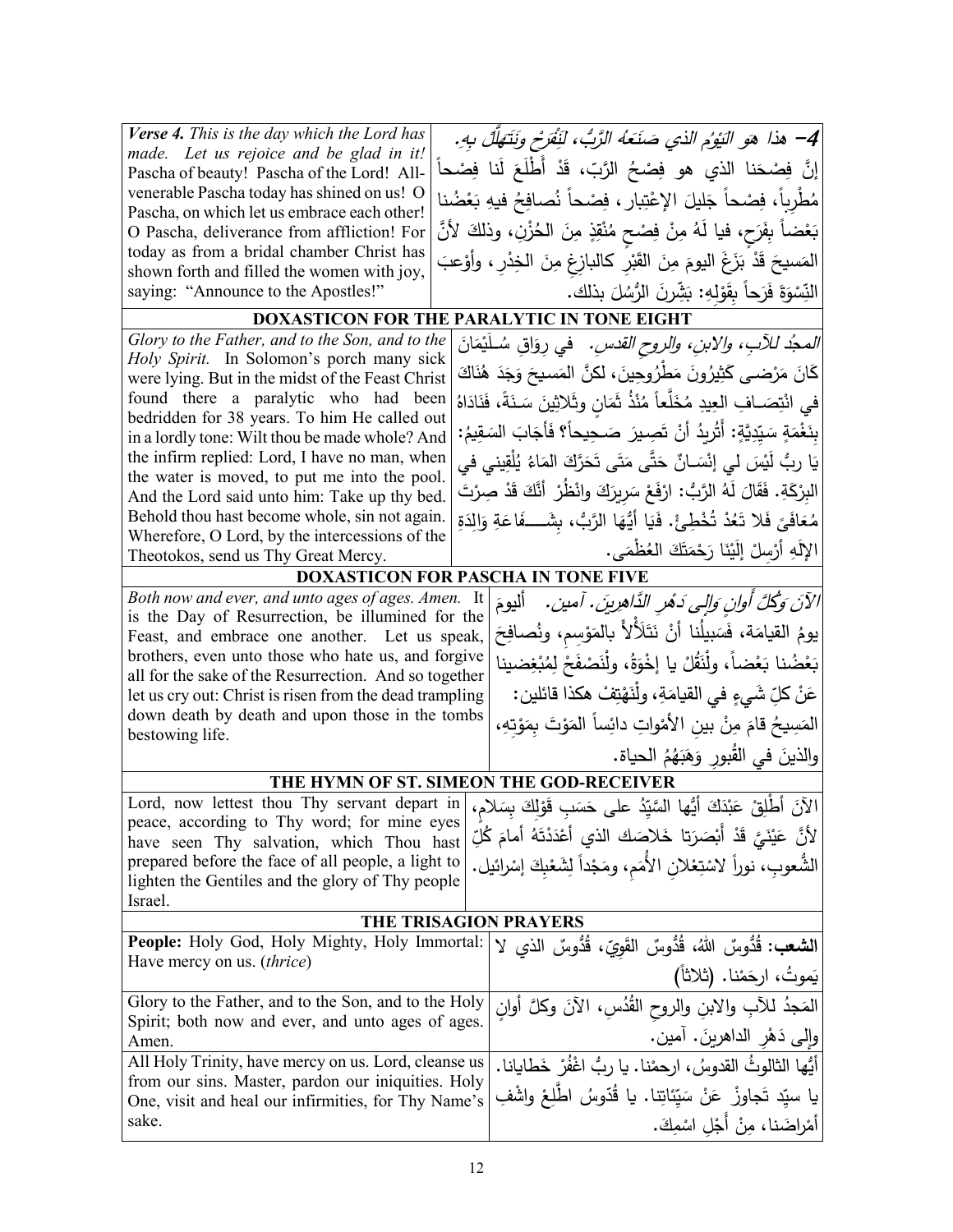| Lord, have mercy. (thrice)                                                                                  | يا ربُ ارْحَم. (ثلاثاً)                                                           |
|-------------------------------------------------------------------------------------------------------------|-----------------------------------------------------------------------------------|
| Glory to the Father, and to the Son, and to the Holy                                                        | المَجدُ للأبِ والابنِ والروحِ القُدُسِ، الآنَ وكلَّ أوانِ                         |
| Spirit; both now and ever, and unto ages of ages.<br>Amen.                                                  | وإلى دهر الداهرينَ. أمين.                                                         |
| Our Father, Who art in heaven, hallowed be Thy                                                              | أبانا الذي في السَّـــماواتِ، لِيتقدَّسِ اســــمُكَ، ليأتِ                        |
| Name. Thy kingdom come; Thy will be done on                                                                 |                                                                                   |
| earth as it is in heaven. Give us this day our daily<br>bread; and forgive us our trespasses, as we forgive | مَلَكوتُك، لِتَكُنْ مشيئَتُكَ كَمَا في السَّماءِ كذلِكَ على                       |
| those who trespass against us, and lead us not into                                                         | الأرض، خُبْزَنا الْجَوْهَرِيّ أَعْطِنَا اليومَ، واتْرُكْ لَنَا ما                 |
| temptation, but deliver us from evil.                                                                       | علَيْنا، كما نَترُكُ نَحْنُ لِمَنْ لَنا عَلَيْهِ، ولا تُدْخِلْنَا في              |
|                                                                                                             | تَجْرِبِةٍ، لكن نَجِّنَا مِنَ الشريرِ .                                           |
| <b>Priest:</b> For thine is the kingdom, and the power,                                                     | ا <b>لكاهن:</b> لأنَّ لَكَ المُلْكَ، والقُوَّةَ، والمَجْدَ، أَيُّها الآبُ والإبنُ |
| and the glory, of the Father, and of the Son, and<br>of the Holy Spirit, now and ever and unto ages         | والروحُ القُدُسُ، الآنَ وكلَّ أوانِ وإلىي دهرِ الداهرين.                          |
| of ages.                                                                                                    |                                                                                   |
| Choir: Amen.                                                                                                | ا <b>لجوقة:</b> آمين.                                                             |
| RESURRECTIONAL APOLYTIKION IN TONE THREE                                                                    |                                                                                   |
| Let the heavens rejoice and the earth be glad, for the                                                      | لِتَفْرِحِ السَّــماويَّاتُ وتَبْتَهِجِ الأَرْضِـــيّات، لأنَّ الرَّبَّ           |
| Lord hath done a mighty act with His own arm. He                                                            |                                                                                   |
| hath trampled down death by death, and become the                                                           | صَنَعَ عِزًّا بِساعِدِهِ، ووَطِئَ المَوْتَ بالمَوْتِ، وصارَ                       |
| first-born from the dead. He hath delivered us from<br>the depths of Hades, granting the world the Great    | بِكْرَ الأَمْواتِ، وأَنْقَـذَنــا مِنْ جَوْفِ الْجَحيم، ومَنَحَ                   |
| Mercy.                                                                                                      | العالَمَ الرَّحْمَةَ العُظْمي.                                                    |
| RESURRECTIONAL THEOTOKION IN TONE THREE                                                                     |                                                                                   |
| Glory to the Father, and to the Son, and to the Holy                                                        | المجدُ للآبِ، والإبنِ، والروح القدسِ. الآنَ وكلَّ أوانِ                           |
| Spirit. Both now and ever, and unto ages of ages.<br>Amen. Thee, who art the mediatrix for the              | <i>وإلى دهر الداهرين. آمين.</i> إيَّاكِ أيتُّها المُتَوَسِّــطَةُ                 |
| salvation of our race, we praise, O Virgin                                                                  | لِخَلاص جِنْسِــنا نُســبّحُ يا والدةَ الإلهِ العذراءَ. لأنَّ                     |
| Theotokos; for in the flesh assumed from thee,<br>after that He had suffered the passion of the Cross,      | ابْنَكِ وإلَهَنا بالجَسَــــدِ الذي اتَّخَذَهُ مِنْكِ قَبلَ الآلامَ               |
| thy Son and our God delivered us from corruption,                                                           | بالصليب، وأعْتَقَنا مِنَ الفَسادِ، بما أنَّهُ مُحِبٌّ لِلْبَشرِ .                 |
| because He is the Lover of mankind.                                                                         |                                                                                   |
| <b>THE DISMISSAL</b>                                                                                        |                                                                                   |
| Deacon: Wisdom!                                                                                             | ا <b>لشماس:</b> حكْمَةٌ.                                                          |
| Choir: Father, bless!                                                                                       | ا <b>لجوقة:</b> بارك يا أب.                                                       |
| <b>Priest:</b> Christ our God, the Existing One, is blessed,                                                | ا <b>لكاهن:</b> المَسيحُ إلهُنا، الذي هو مُبارَكٌ كُلَّ حينِ،                     |
| always, now and ever, and unto ages of ages.                                                                | الآنَ وكُلَّ أُوانٍ وإِلَى دهرِ الداهرينِ.                                        |
| <b>Choir:</b> Amen. Preserve, O God, the holy Orthodox                                                      | ا <b>لجوقة:</b> آمين. لِيُوَطِّدِ الرَّبُّ الإِلهُ الإِيمانَ المُسْتَقيمَ         |
| faith and all Orthodox Christians, unto ages of ages.                                                       | الرأى، مَعَ جَميع المَسيحيينَ الأَرْثوذُكْسيين، آمين.                             |
| Amen.<br>Priest: Most-holy Theotokos, save us.                                                              |                                                                                   |
|                                                                                                             | ا <b>لكاهن:</b> أَيّتُها الفائقُ قُدسُها والدةُ الإلهِ خَلِّصينا.                 |
| <b>Choir:</b> More honorable than the Cherubim, and                                                         | ا <b>لجوقة:</b> يا مَنْ هِيَ أَكرَمُ مِنَ الشاروبيم، وأرفَعُ مجداً                |
| more glorious beyond compare than the Seraphim,<br>thou who without corruption didst bear God the           | بغيرِ قِياسٍ مِنَ السارافيمِ، التي مِنْ دونِ فَسادٍ وَلَدَتْ                      |
| Word and art truly Theotokos: we magnify thee.                                                              | كلِمَةَ الله، حقاً أنَّكِ والدةُ اﻹلهِ إيّاكِ نُعَظِّم.                           |
| Priest: Glory to Thee, O Christ our God and our                                                             | ا <b>لكاهن:</b> المَجْدُ لَكَ أَيُّها المسيحُ الإِلهُ، يا رجاءَنا،                |
| Hope, glory to Thee.                                                                                        |                                                                                   |